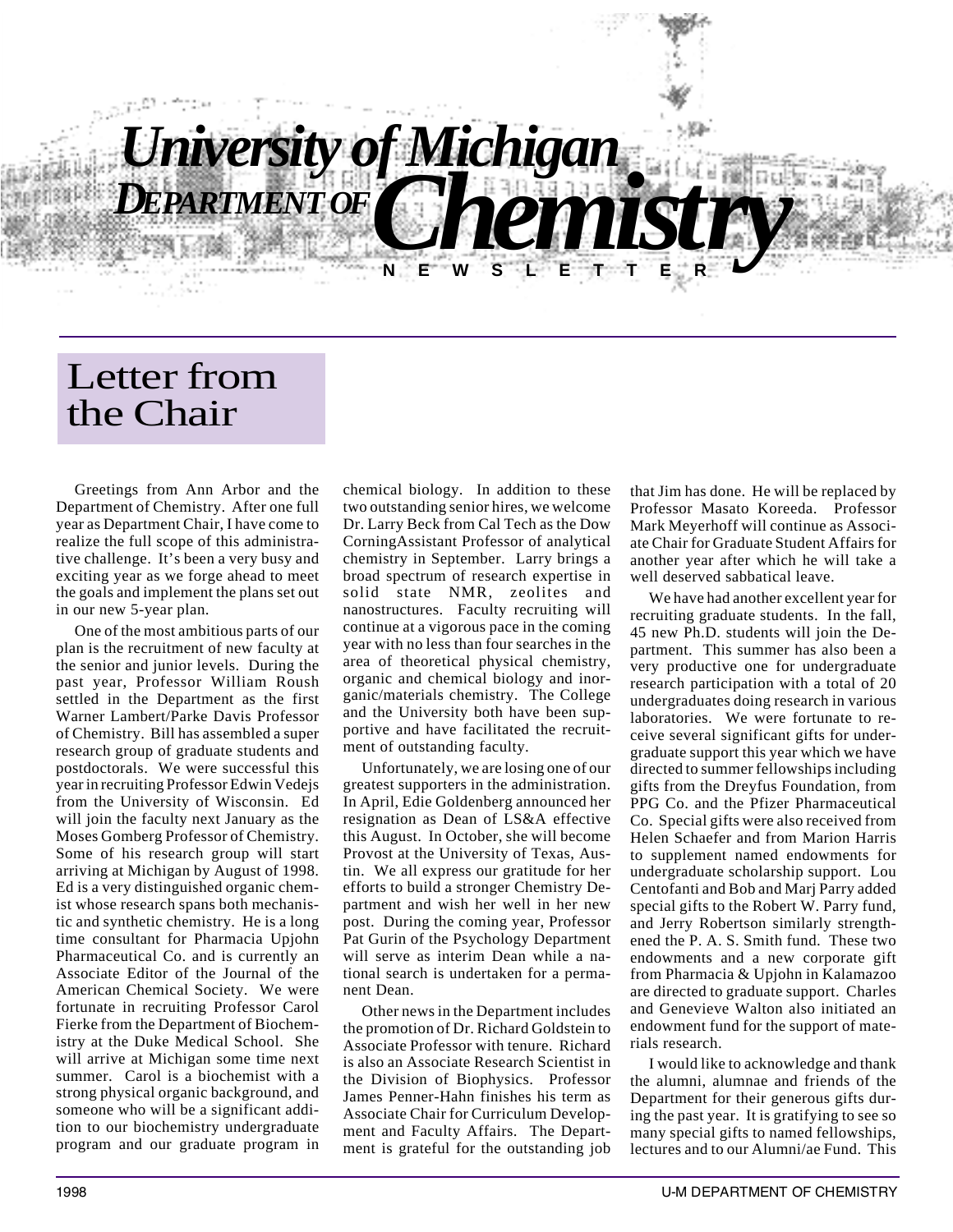## Contents

| Letter from the Chair  1     |
|------------------------------|
| Symposia and Seminars  2     |
|                              |
|                              |
|                              |
| Graduate Program News        |
|                              |
| Doctoral Degrees  10         |
| Undergraduate Program News   |
| Undergraduate Awards12       |
| Summer Research Programs  14 |
| Undergraduate Degrees 15     |
|                              |
|                              |
|                              |
|                              |
| Alumni Reply                 |
| Form inside back cover       |

latter resource has become an increasingly important component of our effort to provide the finest educational experience for our students. You will find that the back cover of the newsletter has the familiar gift reply form for the departmental annual appeal. This newsletter will be the only solicitation this year to all of you from the department for your continued support of our endeavors.

One of the high points of the academic year was the award of an honorary degree to alumnus, Professor Richard Smalley (BS '65) at the December, 1997 commencement. Professor Smalley is Professor of Chemistry and Director of the Center for Nanoscale Science and Technology at Rice University. He was a corecipient in 1996 of the Nobel Prize in Chemistry for the discovery of buckminsterfullerene.

At the next national meeting of the American Chemical Society in Boston, the Department will have a separate reception and social hour on Monday evening, August 24, at 6 P.M. in the Brandeis Room of the Marriott, Copley Place. I invite those of you at the meeting to stop by and meet new and old friends.

In the fall, the College and Department will have a short program and reception to celebrate the naming of Bill Roush as the first Warner Lambert/Parke-Davis Professor of Chemistry. We are all indebted to Dr. Ronald Creswell, Chairman and Warner Lambert/Parke-Davis for sponsorship of the first endowed chair in the Department and in the College from a corporate source. This event will take place on October 29, 1998.

In closing, I extend my best wishes for a happy and prosperous year. I look forward to seeing some of you in Boston and to relating to all of you next year the progress in making the Chemistry Department at Michigan one of the best.

J. P. Marino

## Symposia/ Seminars

October 28, 1997 was an extra special day for the Department. Professor Dimitri N. Coucouvanis, Professor of Chemistry, received the Margaret and Herman Sokol Faculty Award in the Sciences. Professor Coucouvanis gave a lecture on *Understanding the Structure-Function Relationship in Nitrogenase: A Major Challenge in Bio-inorganic Chemistry*. The event was held at the Rackham Amphitheater in the Rackham Graduate School with a reception and dinner following. The award was established at the Graduate School through the generosity of Mrs. Margaret Sokol.

The Department hosted, with pleasure, many visitors to special events this past year. The Moses Gomberg Lecture Se-

**World Wide Web Address: http://www.umich.edu/~michchem E-mail: chem.alum@umich.edu**

ries, coordinated and hosted by our assistant professors, and co-sponsored by the Dow Chemical Co. began in September with Prof. Jiri Jonas (U. of Illinois, Champaign-Urbana) discussing highresolution NMR spectroscopy at high pressures. Prof. David Chandler (U. of California, Berkeley) presented a lecture series *Phase Equilibria, Frustration, and Self Assembly*. In December, Prof. Craig Townsend (Johns Hopkins U.) conducted a lecture series on *Understanding the Synthetic Roles of Multifunctional Proteins in the Formation of Polyketides and Beta-Lactam Antibiotics*. In April, the Department was very busy with visits from Prof. Alexander Pines (U. of California, Berkeley) presenting *NMR/MRI: All Lit Up*; Prof. Christopher Walsh (Harvard Medical School) speaking on *Post Translational Modifications*; Prof. Francis DiSalvo (Cornell U.) speaking on *Challenges and Opportunities in Solid State Chemistry*; and Prof. Graham Fleming (U. of California, Berkeley) giving a lecture series on *Ultrafast Nonlinear Spectroscopy and Photosynthetic Light Harvesting*.

In May, the Department was co-host to the Fourth Michigan Symposium on Con-

#### The *Department of Chemistry Newsletter*

is published once a year by the Department of Chemistry at the University of Michigan, Ann Arbor, MI 48109-1055



Printed on Recycled Paper

| Chair:       |  |
|--------------|--|
| Editor:      |  |
| Asst. Editor |  |
| Alumni Nev   |  |

Joseph P. Marino Doreen Fussman Agnes Soderbeck ws: Robert C. Taylor

The Regents of the University of Michigan: Lawrence B. Deitch; Daniel D. Horning; Olivia P. Maynard; Shirley M. McFee; Rebecca McGowan; Andrea Fischer Newman; Philip H. Power; S. Martin Taylor; Lee C. Bollinger, ex officio. Lee C. Bollinger, President.

The University of Michigan is an equal opportunity/ affirmative action employer.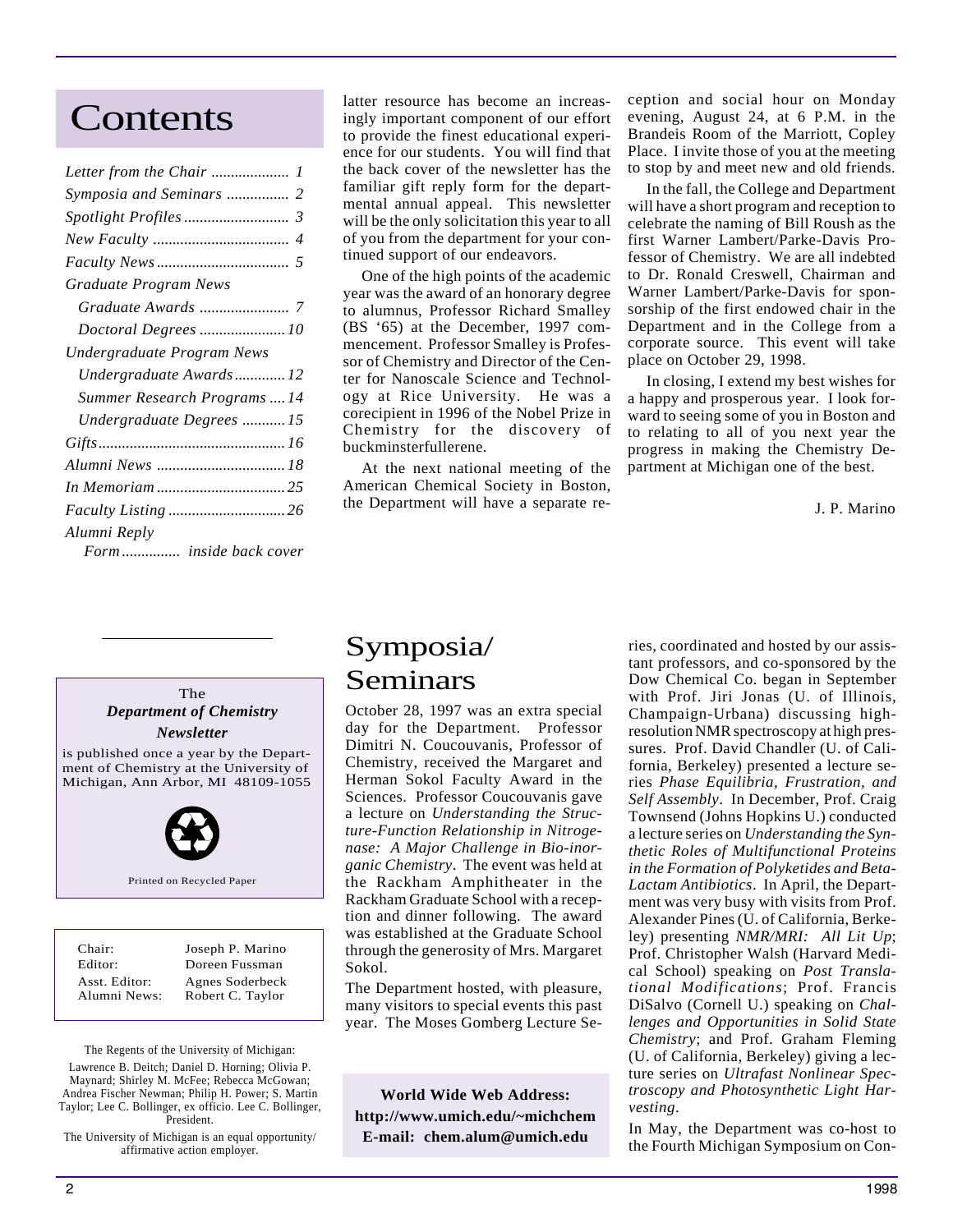temporary Challenges in Molecular Medicine sponsored by Parke-Davis Pharmaceutical Research. This year the focus of the symposium was on research at the chemistry-biology interface. Guest speakers included Prof. Stuart Schreiber (Harvard), Prof. Ralph Hirschmann (U. of Pennsylvania), Prof. Andrew Myers (California Institute of Technology), and Prof. Paul Wender (Stanford U.).

The Bachmann Lecture was presented this year by Yoshito Kishi (Harvard) and the Willard Lecture speaker was Csaba G. Horvath (Chem. Eng., Yale).

All the special named seminars were attended by many throughout the year. It is very exciting to bring new ideas and research developments to the Department through seminars, symposia and lectures. The Department is able to host these events through funds from endowments and generous corporate and individual gifts. These resources are essential to sustain a vital seminar program.

## Spotlight Profiles on Faculty, Graduate Students, and Undergraduates

As a new addition to the newsletter, we will highlight one faculty member, one graduate student and one undergraduate student to let you know of their special accomplishments in the past year.

## Faculty Member

Professor **William Roush** joined the faculty here at Michigan this past year. He jumped right into the fray of combining



research, mentoring graduate students, and serving on committees while integrating himself and his family into a new community.

During the past year, Professor Roush was appointed co-Chair of the Life Science Commission by President Lee Bollinger. He is co-Chair with Professor Huda Akil of the Medical School. The charge of this committee is to assess the strengths and weaknesses in the area of Life Sciences at Michigan, both in research and in the education of students. It is also charged with formulating a plan as to how Michigan can become one of the leading academic centers for the study and application of the life sciences. Rousch and his colleagues are hard at work developing strategies for achieving these goals.

Professor Roush's current research interests focus on the stereocontrolled synthesis of stereochemically complex natural products, and on the design and development of new reactions and synthetic methods. New ventures in the laboratory focus on the design and synthesis of oligosaccharides as site selective DNA binding agents, and inhibitors of cysteine proteases isolated from important human pathogens.

Professor Roush continues to serve on a number of boards including the editorial boards of *Organic Reactions*, *Encyclopedia of Reagents for Organic Synthesis*, *Organic Synthesis*; as well as serving on the Board of Directors for *Organic Reactions.* In 1998, he was the invited lecturer at the Heterocycles Gordon Conference in Rhode Island, the Natural Products Gordon Conference in New Hampshire, and the University of Colorado-Syntex/Roche Symposium on Organic Synthesis in Colorado. Later this year he will assume the role of Associate Editor of the "Journal of the American Chemical Society".

Additionally, Professor Roush served the Department on various committees including the Executive Committee and the UM/Parke-Davis Symposium Organizing Committee and was coordinator of the organic chemistry cluster. Currently, he is the research advisor to 18

graduate students and six postdocs. He taught his first course at Michigan, "Advanced Organic Chemistry," in the winter term. This fall term he will teach his first undergraduate course at Michigan, "Structure and Reactivity." All in all, it was a very busy and productive year for Professor Roush.

## Graduate Student

Ms. **Susan Barker** is an up and coming researcher who has won numerous awards and honors. In the past year, Susan received the ACS Analytical Chemistry Fellowship for the 1998-99 academic year. In addition, she received the Horace H.



Rackham Graduate School Predoctoral Fellowship for the 1998-99 academic year. Susan also received a Sloan Summer Fellowship for 1998. She received the Kenan Award at a Union Carbide symposium in April 1998 (see Graduate Program News for write-up). She received the first prize for the best student presentation at the ANACHEM (Analytical Chemistry) Meeting, in Detroit in November of 1997.

She received much recognition for publishing work on the first optical biosensor for the biomedical detection of nitric oxide (has been found recently to play a highly important role in brain cell trans-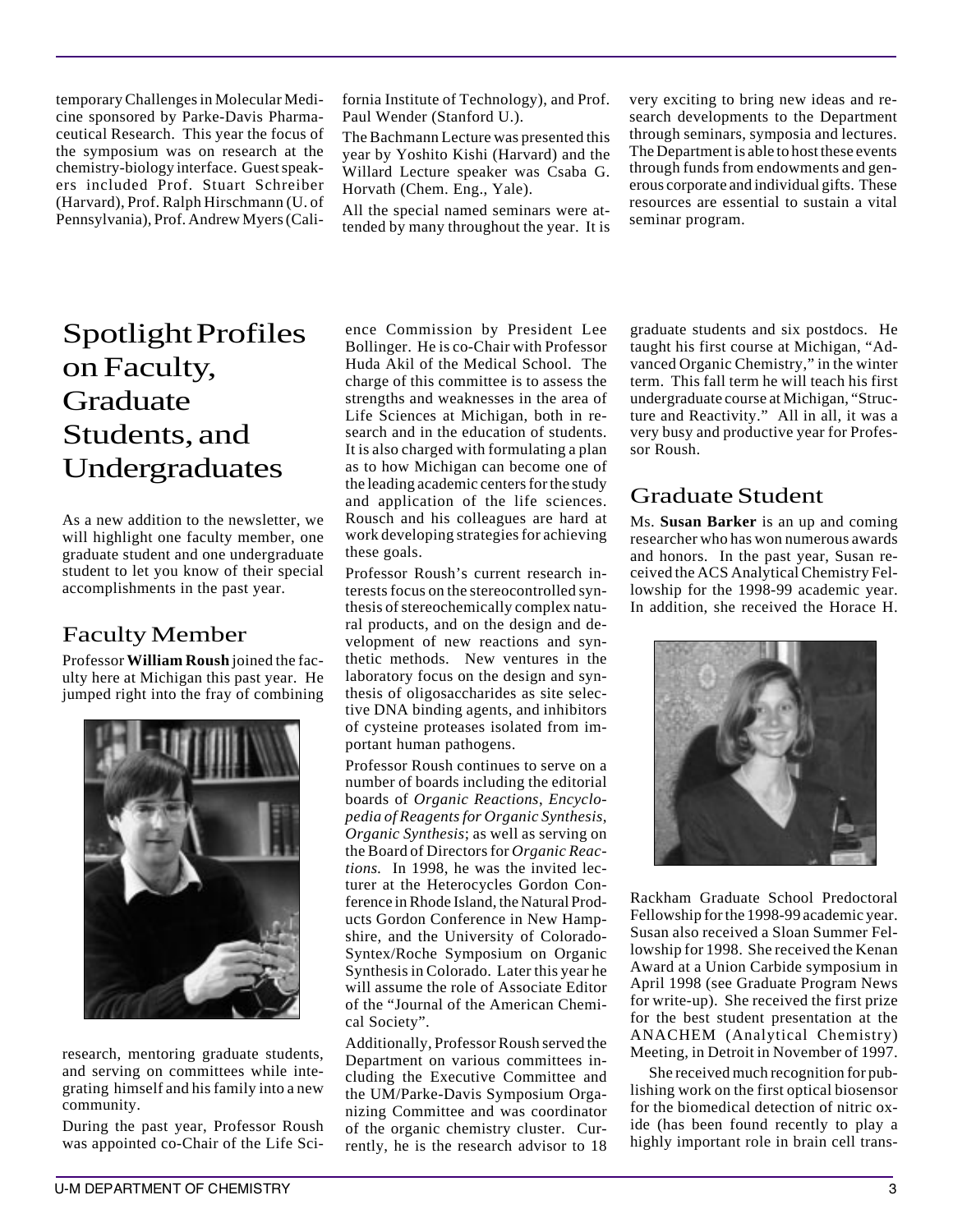mission and is implicated in medications from the heart drug nitroglycerin to Viagra). Ms. Barker's research has resulted in many first author publications including "Fiber Optic Nitric Oxide Selective Biosensors", "Nitric and Chloride Selective Fluorescent Nan-Optodes and In Vitro Application to Rat Conceptuses" in *Analytical Chemistry.* Susan, in her copious free time, enjoys oil painting and is active in church functions. She hopes to find a research position in a government or industrial lab. Her husband, Scott, is a graduate student in Electrical Engineering.

## Undergraduate Student

Mr. **Andrew Haidle** (Chemistry, Coward) authored honors theses in both Cellular & Molecular Biology and Chemistry in preparation for the PhD program in organic chemistry at Harvard. In Prof. James Coward's lab he attempted the synthesis of B-fluoro L-threonine derivatives for incorporation into a peptide



which is to be used to investigate the mechanism of the enzyme oligosaccharyl transferase. Goldwater Scholar, Lubrizol Scholarship, National Starch Fellowship and American Institute of Chemists Chemistry Award are among his honors. In addition, he was awarded a Hertz Foundation Fellowship for five years of graduate study at Harvard (about twenty are give nationally).

# New Faculty



**Larry W. Beck**, Assistant Professor Analytical NMR Spectroscopy of Materials; Zeolite Catalysis Ph.D., Texas A&M University

Fundamentally, our objective is to understand the relationship between chemical structure and the physical properties of bulk materials through spectroscopic measurements. Our specific focus is to investigate the complex physical properties that affect heterogeneous catalysis by applying solid-state NMR. Inorganic oxide catalysts, in particular zeolites, are our primary interest. Zeolites are microporous, crystalline solids used extensively by the chemical industry as catalysts and adsorbents.

The problems that we study are directly relevant to the chemical industry. Chemical systems include acid-catalyzed oligomerization, bimolecular addition reactions and transition-metal catalyzed partial-oxidation of hydrocarbons. While many successful processes employ zeolite catalysts, very little is known about how these catalysts work. Our research strives to understand how catalyst structure relates to performance. Once the catalytic mechanism is understood then the catalytic materials can be redesigned for optimum performance.

We are developing and applying sophisticated NMR spectroscopic techniques in order to investigate heterogeneous catalysis. Importantly, the catalysts are investigated under reaction conditions using *in situ*, high-resolution NMR methods. This enables us to learn how the catalytic process changes the material's local structure and in turn how

the structure affects catalytic performance. NMR is the best technique to monitor many dynamic surface processes occurring within the NMR time-window, msec to sec.

The problem-solving approach of this research is also multi-disciplinary. Our research involves technically demanding NMR measurements and requires some instrument design and modification. Additionally, the pulsed-NMR experiments are constantly evolving in order to optimize the measurement. Our efforts to understand surface-mediated organic transformations has led us into cuttingedge physical-organic chemistry. These surface reactions are different from gas or solutionphase reactions and often the empirical rules of traditional chemistry do not apply. Materials synthesis is also an integral part of our research, since we design and synthesize the catalyst for each project. This enables the greatest degree of flexibility and control over the structural properties we want to study.



**Edwin Vedejs**, Moses Gomberg Professor of Chemistry, Organic Chemistry

Ph.D., University of Wisconsin Our work is designed to develop an un-

derstanding of conceptual, stereochemical, mechanistic, and preparative aspects of organic synthesis. All Ph.D. students in the group become involved in the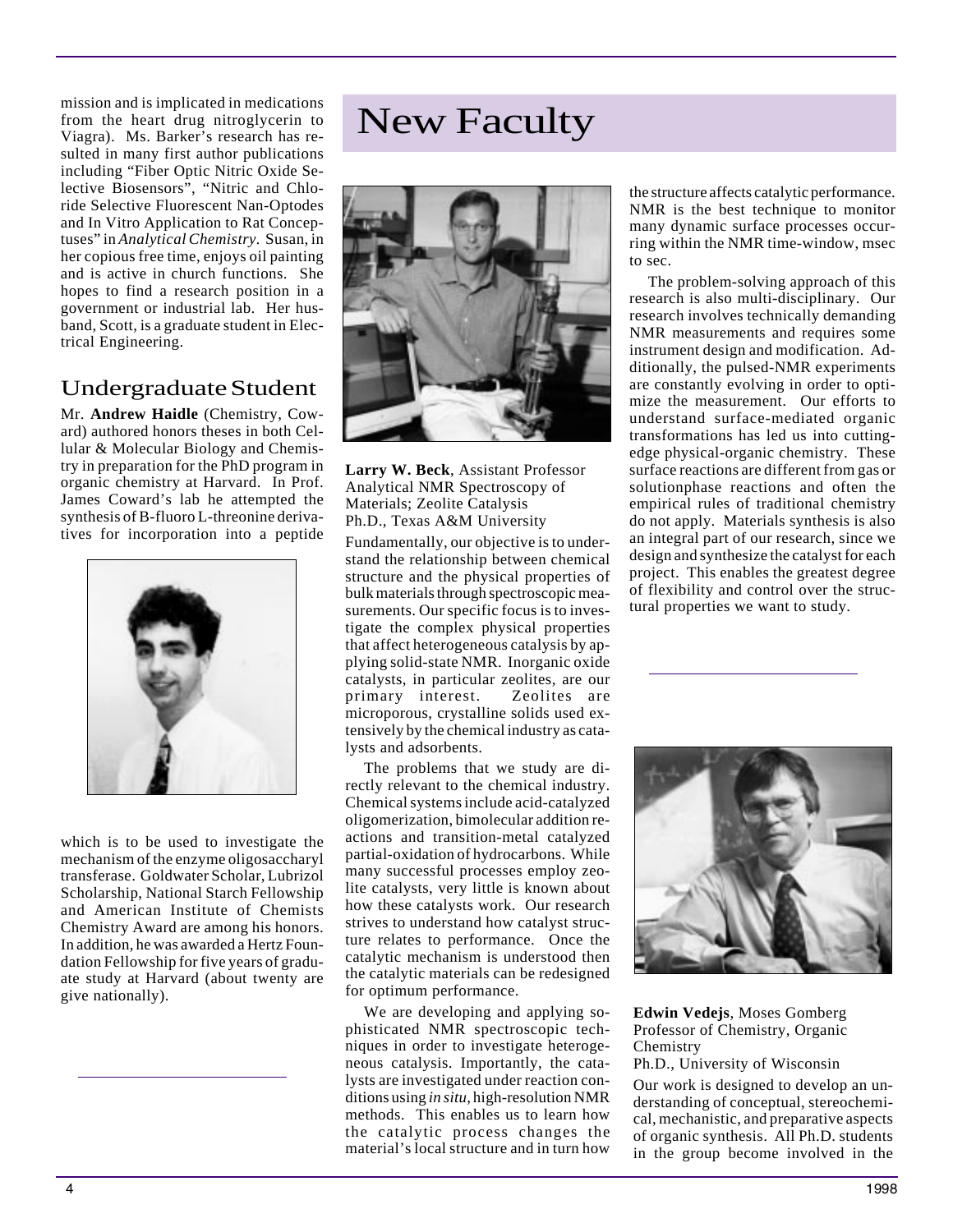construction of complex target structures to learn the strategies and logistics of multistep synthesis. The targets can be natural products derived from nitrogencontaining heterocycles, but they can also be complex unnatural heteroelement (boron, nitrogen, phosphorus, etc. ) containing molecules that have been designed to serve as catalysts for enantioselective reactions. We use total synthesis as a challenging testing ground for the fundamental issues that are under study in our group, and as an extraordinary tool for training that teaches logical analysis and practical mechanistic thinking as well as preparative chemistry. Targets are carefully chosen to combine the investigation of several fundamental questions in connection with a specific structural family and to provide a diverse experience for group members. In some cases, our projects encounter biologically interesting activity and collaborative screening efforts, but our principal focus is on the chemistry and on fundamental questions. The ideal synthesis project in our group targets a substance that is needed for a specific purpose, and addresses concepts that have lasting value beyond the specific family of targeted structures.

Recent studies have focused on the investigation of reagents and catalysts

based on heteroelements and phase isolation technology, the exploration of stereogenic heteroatoms as sites where stereochemical information may be temporarily stored, and on a variety of methods for enantioselective synthesis (anion protonation; acylation and alkylation of chiral or prochiral nucleophiles; parallel kinetic resolution; configuration control using crystallization methods). In the area of synthetic methodology, we have been especially interested in the activation of sensitive heterocycles for bond formation. Advances on this topic are currently featured in our total synthesis projects.

# Faculty News

**Mark Banaszak Holl received two new** grants this year. NSF sponsored a project on the structure and reactivity of silicon/ silicon oxide interfaces. Dow-Corning will provide funding for the study of the structure and reactivity of interlayer dielectrics derived from T8-resin or flowable oxide. He also received an IBM Research Partnership Award and a 3M Nontenured Faculty Award.

Professor Emeritus **L. S. Bartell** gave a lecture on nucleation at the Institute of Industrial Research in Wellington, New Zealand and in March gave an invited talk at a symposium on nucleation at the March meeting of the American Physical Society in Los Angeles. In June he lectured, again on nucleation, at the International Symposium on Nucleation in State College, PA. He went to Russia to speak at an International Workshop on nucleation and first-order phase transitions in St. Petersburg. In August he will give an invited lecture on supercooled water at the Gordon Research Conference on Water in the Holderness Academy in New Hampshire.

**Brian Coppola**, along with **Mark Meyerhoff**, will serve as co-PI of a Department of Education GAANN grant focusing on the creation of an infrastructure for developing teaching scholarship. The project is part of a larger program called "Chemical Sciences at the Interface of Education". Brian was named as Pew Scholar in the first round of a new program created by the Carnegie Foundation for Teaching and Learning, located at the Stanford Research Institute. He will be involved in shaping the new program and planning for establishing "Teaching Academies" at the home campuses.

**Dimitri Coucouvanis** received an NIH grant to continue research on "Iron and Molybdenum Complexes: Enzyme Active Sites". He received the Margaret and Herman Sokol Faculty Award in the Sciences during a lecture held last Fall. He attended the nitrogenase Gordon Conference and the International Conference on Coordination Chemistry in Florence, Italy where he presented invited lectures.

**James Coward** was appointed Director of the Medicinal Chemistry Interdisciplinary program in January of this year by the Rackham Graduate School.

**M. David Curtis** spent three weeks in Japan on a lecture tour sponsored by the Japan Society for the Promotion of Science. He also presented papers at the North American Chemical Congress, Cancun, Mexico, and at the Dallas ACS meeting.

As General Chair of the 16th Biennial Conference on Chemical Education, Professor **Seyhan N. Ege** continues to work on plans for the meeting to be held at the University of Michigan from July 30 to August 3, 2000. As her first official duty in this role, she, along with **Brian Coppola**, will be representing the 16th BCCE at the 15th BCCE taking place at the University of Waterloo in Ontario in August 1998. Information about the 16th BCCE may be found on the web at http:/ /www.umich.edu/~bcce. The fourth edition of Professor Ege's textbook "Organic Chemistry. Structure and Reactivity" will be published in October 1998.

**Christine Evans**' lab has made significant research progress in two primary areas: pressure studies and interfacial chemistry. A grant from the National Science Foundation was recently received to support this work. Several prestigious awards were received by researchers in her group: Amethyst Cook-Smith, undergraduate, Regional ACS Analytical Chemistry Award; Mark Mowery, fourth-year graduate student, Regional ACS Outstanding Research and Teaching Award; Moira Ringo, fourth-year graduate student, National ACS Full-Year Fellowship sponsored by the Procter & Gamble Co.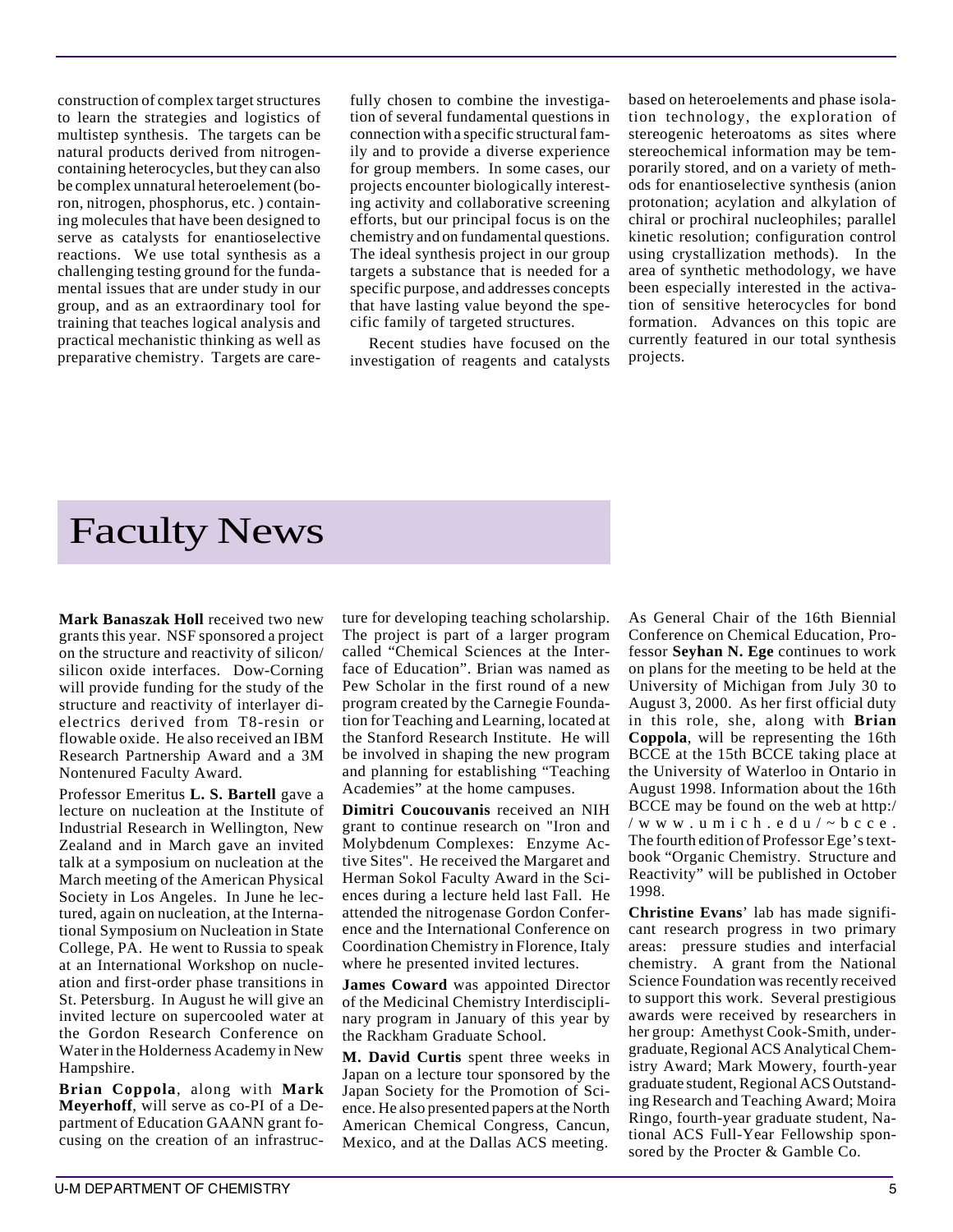**John Gland** received a DOE grant for a collaborative program with Ford Science Laboratories to study propylene and propane oxidation over platinum surfaces using soft X-ray methods. These fundamental studies are related to the development of calorimetric hydrocarbon sensors which are being considered for use in automotive exhaust applications.

Congratulations to **Richard Goldstein** who was promoted to Associate Professor of Chemistry and Associate Research Scientist in Biophysics this year. Richard recently received the Class of 1923 Memorial Teaching Award for undergraduate education. He also received a Rosenbaum Fellowship this year to study at the Newton Institute at Cambridge University during the Fall semester.

**Nancy Konigsberg Kerner** received a Faculty Development Fund Grant at the University for a project entitled "Instructional Strategies for Process Learning." She continues curriculum development of collaborative laboratories in general chemistry with a grant from NSF. She was recently appointed to the Biochemistry Task Force with the ACS Division of Chemical Education and is working on development of collaborative inquiry biochemistry experiments.

**Raoul Kopelman**, the Kasimir Fajans Collegiate Professor of Chemistry, Physics and Applied Physics, presented the world's smallest sensors (10 nm) and their intracellular applications at the plenary session of the 1998 International Biosensors Conference in Berlin. Invited talks were also given by him and his group members at European, Japanese and North American conferences, concerning bionanosensors as well as excitations and non-classical kinetics in supermolecules, nanostructures and microdomains. He received new grants from DARPA, NIH and MicroSense International LTD.

**Robert Kuczkowski** spent his sabbatical year reading, writing and doing experiments. He presented a talk "Modeling of Sulfur Dioxide Complexes" at the 17th Austin Symposium on Molecular Structure" in March summarizing the work of his students over the last ten years. Bob is a member of the Executive Committee of this biennial meeting which brings together experimentalists and theorists from a variety of areas. He is presently helping to edit a special Festschrift issue of the Journal of Molecular Structure celebrating Prof. Emeritus Lawrence Bartell's 75th birthday. The issue should appear in spring 1999.

Professor **Lawrence Lohr** and Professor Emeritus **Christer Nordman**, each regaled in white tie and tails, attended (in April) the 160<sup>th</sup> Anniversary meeting in Helsinki, Finland, of the Finnish Society of Sciences and Letters (Finska Vetenskap Societeten). Both are Foreign Members of this Society.

**David Lubman** received a grant from NIH for his research on "Methods Development for Microsequencing in an Ion Trap TOF Device". He also received grants from the Army for "Methods of Screening Bacteria by MALDI-MS."

**Neil Marsh** received funding from NIH for his research on "How do enzymes generate and control free radicals?" He was also nominated by the University for a Packard Fellowship.

**Mark Meyerhoff** received two NIH grants to continue his various research projects including polymer membrane ion/polyion sensors, and one DOE grant (co-PI with **Brian Coppola**) to develop a program within the department/university that will train future chemistry faculty.

**Michael Morris** received funding from PHS and Unilever Research to continue his research efforts on Electro-Optic techniques in capillary gel electrophersis, CE/ Raman Spectroscopy of ATP, and SERS Microprobe for spatial localization of skin care product delivery. He completed a productive sabbatical in the fall term.

**Will Pearson** spent the academic year as a Visiting Scientist at Parke-Davis Pharmaceutical Research while on sabbatical.

**Vincent Pecoraro** was on sabbatical this past year at Merck Pharmaceuticals and in Europe. He received the Alexander von Humboldt Stiftung Award this year.

**A. Ramamoorthy** received funding (co-PI with **Erik Zuiderweg**) from NIH for work in high field NMR spectroscopy. He also received a PRF (ACS) grant.

**William Roush** was appointed co-chair of the University of Michigan Life Sciences Commission. In addition to his ongoing research projects supported by NIH, he received funding for his research from Eli Lilly & Co. this past year.

**Richard Sacks** continued progress on his research in high-speed separations. Funding from Sandia National Labs and CDC supported this research.

**Roseanne Sension**, with co-PIs, received funding from NSF for development of an advanced high field science laser facility at the Center for Ultrafast Optical Science. Additionally, she received NSF funding for research in "Ultrafast Studies of Electron Transfer in Photosystem II" and NIH funding for "Time-Resolved Studies of  $B_{12}$  Enzymes and Coenzymes."

**Leroy Townsend** was recently appointed to the American Chemical Society Committee on Chemistry and Public Affairs. He served as the Academic Councilor of the Medicinal Chemistry Division at the ACS national meeting in Dallas. In September of 1998, he will present the first plenary lecture at the *XIIIth International Round Table* in Montpellier France.

Professor Emeritus **Edgar Westrum, Jr**. presented a series of presentations on the thermodynamics in Europe, Asian and around the country. He completed a book on the thermodynamics of ternary oxides.

**Charles Yocum** was named to a Collegiate Professorship, the Alfred S. Sussman Collegiate Professor of Biology. He was elected Councilor of Division 3 (Photosynthesis) of the American Society for Photobiology, and continues to serve as a member of the Molecular Biochemistry Advisory panel at National Science Foundation. He completed a nine year tour of duty on the editorial board of *Biochimica et Biophysica Acta* and six years as a senior associate editor of *Plant Physiology*.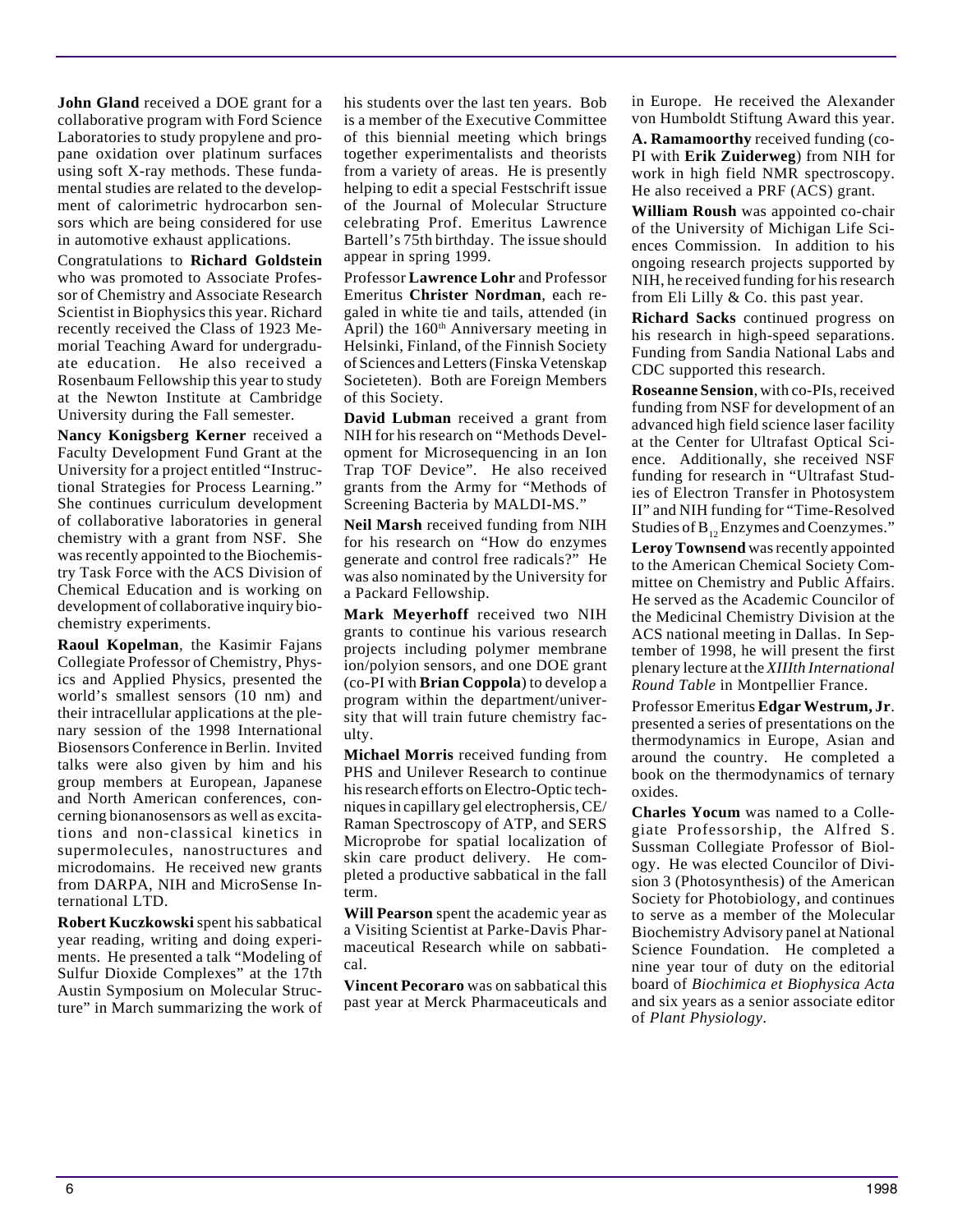# Graduate Program News

## 45 Entering Graduate Students for Fall, 1998

The department is pleased to announce that it has had another successful recruiting season. The Department hosted three recruiting weekends that brought 76 prospective students to Ann Arbor, with another 21 visiting independently. Fortyfive students will be joining the Ph.D. program this Fall. The new class members come to us from both the large research universities as well as the smaller, liberal arts colleges. Welcome to the incoming class!

## Departmental Awards Ceremony and Ice Cream Social

Summer 1998 began May  $29<sup>th</sup>$  in the lower atrium of the Chemistry building with the Department's annual ice cream social and graduate awards ceremony. Nine students were honored for their outstanding achievements in the department for the academic year 1997-98. For each award category students were nominated by faculty and selected by the Awards Committee.

### Outstanding Graduate Student Research Award

This award is given to those students that demonstrate superior research skills and recognizes the creativity of the students and the uniqueness of their topic. Winners of this award have several publications and have presented at major national conferences. The 1997- 98 Outstanding Research Award

winners were: Xinggao Fang (Ashe) and Jeffrey Schwinefus (Morris).

Mr. Fang's research focused on the preparation of new homogeneous catalysts for Ziegler-Natta polymerization of olefins. Mr. Fang has co-authored over 18 articles and presented most recently at the Dallas ACS National Meeting.

Mr. Schwinefus' research focused on elucidation of electrophoretic migration



**Research Award** *- Xinggao Fang, Jeffrey Schwinefus, Prof. Mark Meyerhoff*

mechanisms of linear and supercoiled nucleic acids. He used video microscopy and electrophoresis. Mr. Schwinefus has five co-authored publications and presented most recently at the Pittsburgh Conference in New Orleans.

## Outstanding Graduate Student Instructor Award (GSI)

The Department of Chemistry provides awards annually to outstanding graduate student instructors. Winners are chosen for their contributions to innovation in the lab or classroom, and by teaching evaluations and written recommendation of professors. The 1997-98 Outstanding Graduate Student Instructor Award winners were: Matthew Brukwicki, Allwyn Cole and Leah Meeuwenberg.



*Matthew Brukwicki, Leah Meeuwenberg, Prof. Joseph Marino*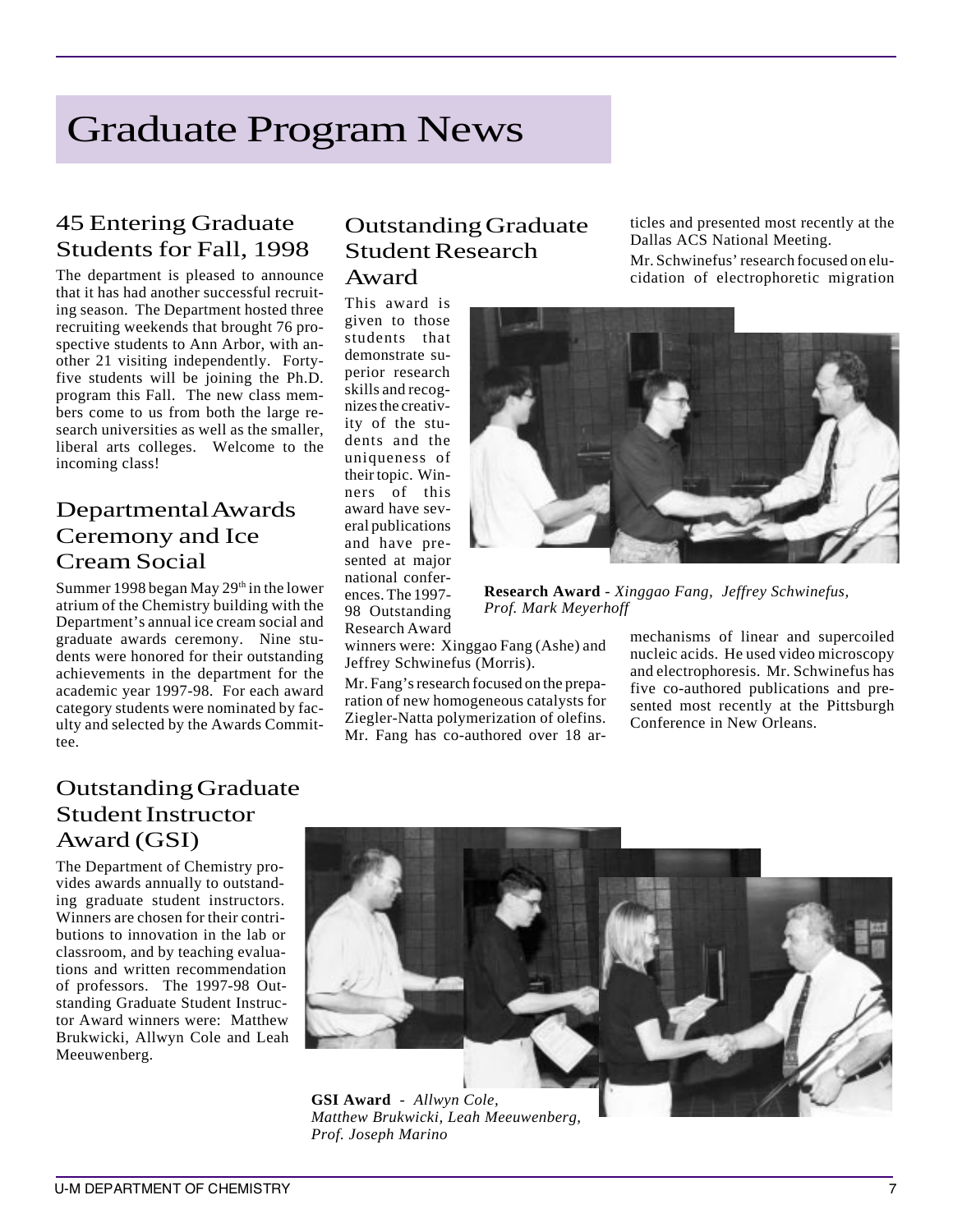## American Chemical Society Outstanding Graduate Student Award for Research and Teaching

This award is given by the Huron Valley Section of the American Chemical Society. It is intended to recognize achievement in teaching and research by a gradu-



**ACS Award** *- Mark Mowery, Prof. Joseph Marino*

ate student. The 1997-98 award winner was Mark Mowery (C. Evans). Mr. Mowery's research focused on the understanding of the fundamental events in analytical measurements and biological processes that occur at the interfaces of organic thin films. He has co-authored over seven articles. He will be presenting his work at three separate events this summer (two at the ACS conference in Boston) and fall (American Vacuum Society International Conference). Mr. Mowery was a graduate student instructor for senior level instrumental analysis and physical chemistry laboratory courses.

## Milton Tamres Outstanding Teaching Award

This award was established in the name of Emeritus Professor Milton Tamres. This award recognizes outstanding cumulative teaching service.

The 1997-98 winner was Joseph Gardner (Marino). Mr. Gardner motivates students to learn. He values students and they value the time he gives them in discussion. He has shown leadership in assisting in the GSI training sessions. He has been ranked as one of the top three chemistry GSIs in the department over the last ten years. Mr. Gardner has performed as a true colleague in the instructional program.



*Joseph Gardner, Prof. Joseph Marino, Prof. Milton Tamres*

## Leadership Award

The leadership award is given to a graduate student who has shown the skills of a leader of many. The person takes an active role in the Department giving extra time assisting with graduate recruitments, working with faculty and staff to provide a better environment for graduate students, and also serves as morale and welfare support resource for the graduate students. The 1997-98 winner was Steven



**Outstanding Leadership** *- Steven Clarke, Prof. Mark Meyerhoff*

Clarke. Mr. Clarke served the year as president of the Graduate Student Committee. He oversaw the organization of many social events for graduate students. He interacted with faculty at Executive Committee meetings, and was the pivotal person in maintaining a consistent link between the "red-tape" and graduate students.

In addition to the Departmental awards, we wish to recognize three additional awards given to our students this year.

## Hoffmann-La Roche Award (Spring 1998)

This is an external award given by the Hoffmann-La Roche Company for Excellence in Organic Chemistry.



**Hoffmann LaRoche** *-* Dr. Dennis Loh (Hoffmann-LaRoche, Inc.), Joseph Gardner

The Department chose one student to be nominated for this award. The 1997-98 winner, Joseph Gardner (Marino), was one of seven graduate students in chemistry from top-ranking universities selected to receive this honor. Mr. Gardner's research focused on the synthesis and dianion reactivity of optically pure *B*-amino sulfoxides. This has practical applications, such as providing a quick route to protected *B*-amino acids. This methodology is being used to work towards the total synthesis of the antibiotic Negamycin.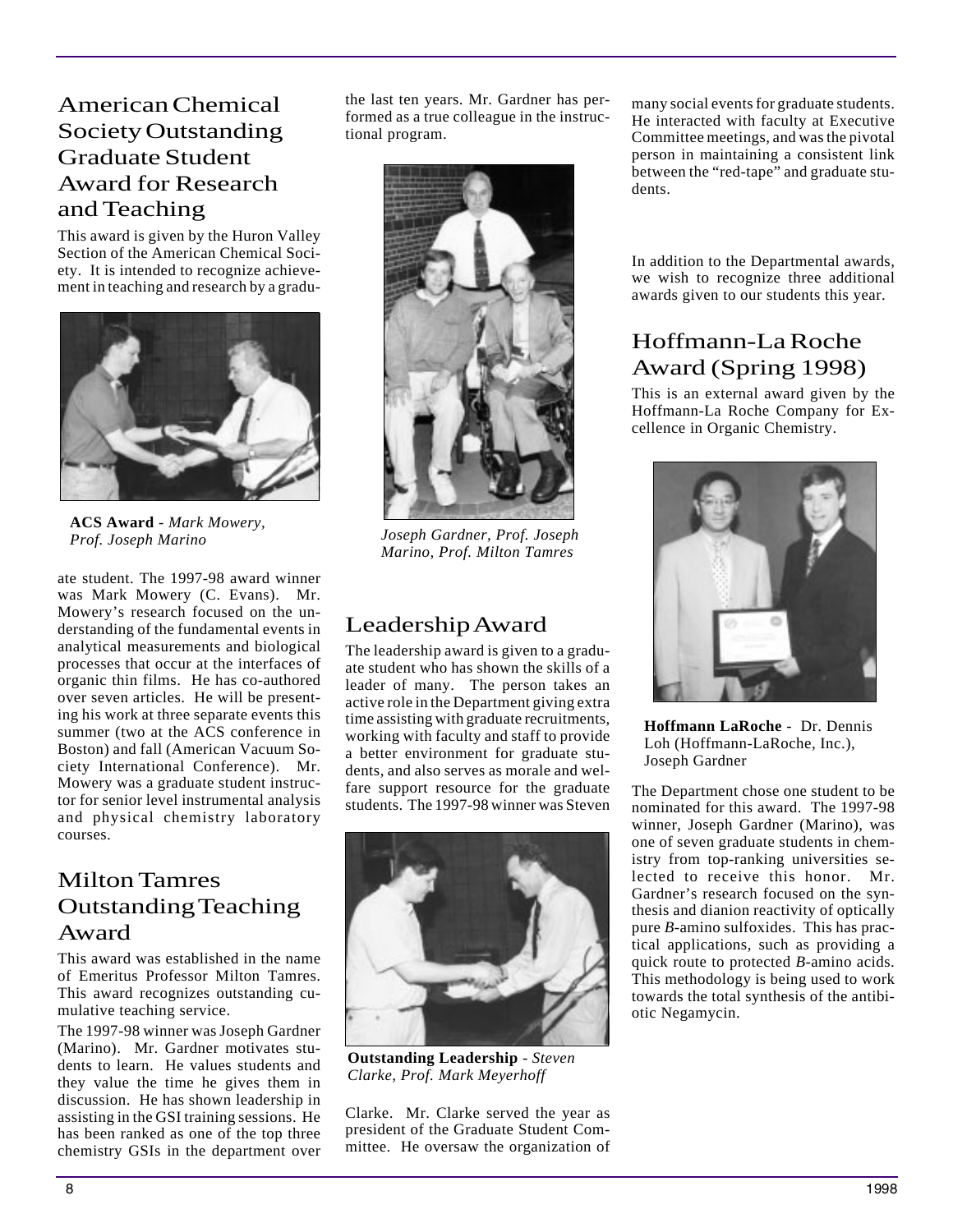## ACS Analytical Division Fellowship

This year, we were fortunate to have two 1998-99 ACS Analytical Division Full Year Fellowship winners. Ms. **Susan**



**1998-99 ACS Fellows** *- Susan Barker, Moira Ringo*

**Barker** (Kopelman) won this award and is sponsored by Merck and Co., Inc. (see write-up on page 3 about Ms. Barker.) Ms. **Moira Ringo** (C. Evans) was the second recipient of this award. Her sponsor is Procter & Gamble Co.

Ms. Ringo's research focused on the effect of pressure on equilibria in liquid chromatography and capillary electrophoresis, with an emphasis on fundamental elucidation of chiral interactions. Ms. Ringo is the primary author of five publications currently in print and two that are in review, one of which was recently featured on the cover of Analytical Chemistry.

## Union Carbide Corporation Kenan Award

This award is given for outstanding graduate students working in the field of measurement science.



*Dr. Katherine Grabar, (Symposium Organizer) Susan Ritenour Barker, Dr. Eugene Boros (Union Carbide)*

**Susan L. Ritenour Barker** was presented with this award at the 8<sup>th</sup> Annual Kenan Award Symposium in April. She was nominated by the Department. Ms. Barker was chosen along with nine other graduate students to receive this award. Ms. Barker's research involves the development of optical sensors for anions and a selective nitric oxide biosensor capable of dynamic intra- or intercellular measurements on a biological time scale.

## Fellowships

In addition to the awards, the Department provides fellowships to outstanding students. Fellowships given during the past year by the Department, the College and the Rackham Graduate School include

**Chemical Biology Interdisciplinary (CBI) Training Grant Fellowships**: Sanmitra Deo, Craig McClure, Jessica Pankuch

**Dow Britton Fellowship**: Mark Biscotto **Graduate Assistance in the Area of National Need (GAANN) Fellowships**: Rebecca Appleman, Murphy Brasuel, Cory Emal, Jennifer Holt, Maureeen Kachman, Andrea Kastrup, Roxanne Kunz, Carrie Leonard, Jerilyn (Pezzuti) Timlin, Rose Sattler



**Regents' Fellows** *- Morris Slutsky, Neil Yakelis, Steven Clark*



**1998-99 Rackham Predoctoral Fellows** *- Susan Barker, Jeff Schwinefus*

**Rackham Predoctoral Fellowships**: Susan Barker, Jeffrey Schwinefus

**Rackham Merit Fellowships**: Millicent Weldon, Tania Pearson

**Regents' Fellowships**: Jeffrey Bednarski, Neal Blatt, Roger Clark, Steven Clarke, Matthew Hartman, Morris Slutsky, Neal Yakelis

**Schalon Fellowships**: Karla Miller

**Sloan Fellowships**: Wendy Blanda, Joan Esson, Luyi Guo, Peiqing Huang, Maricel Kann, Karla Miller, Katrina Peariso

**Smeaton Fellowship:** Jin-Hai Yang

**Sokol Fellowships**: Theresa Ambrose and Keenan Dungey

These fellowships recognize the academic and research excellence of graduate students.



**GAANN Fellows** *- Murphy Brasuel, Jerilyn Timlin, Rose Sattler*



**CBI Fellows** *- Jessica Pankuch, Craig McClure*



**Sloan Fellows** *- Karla Miller and Maricel Kann*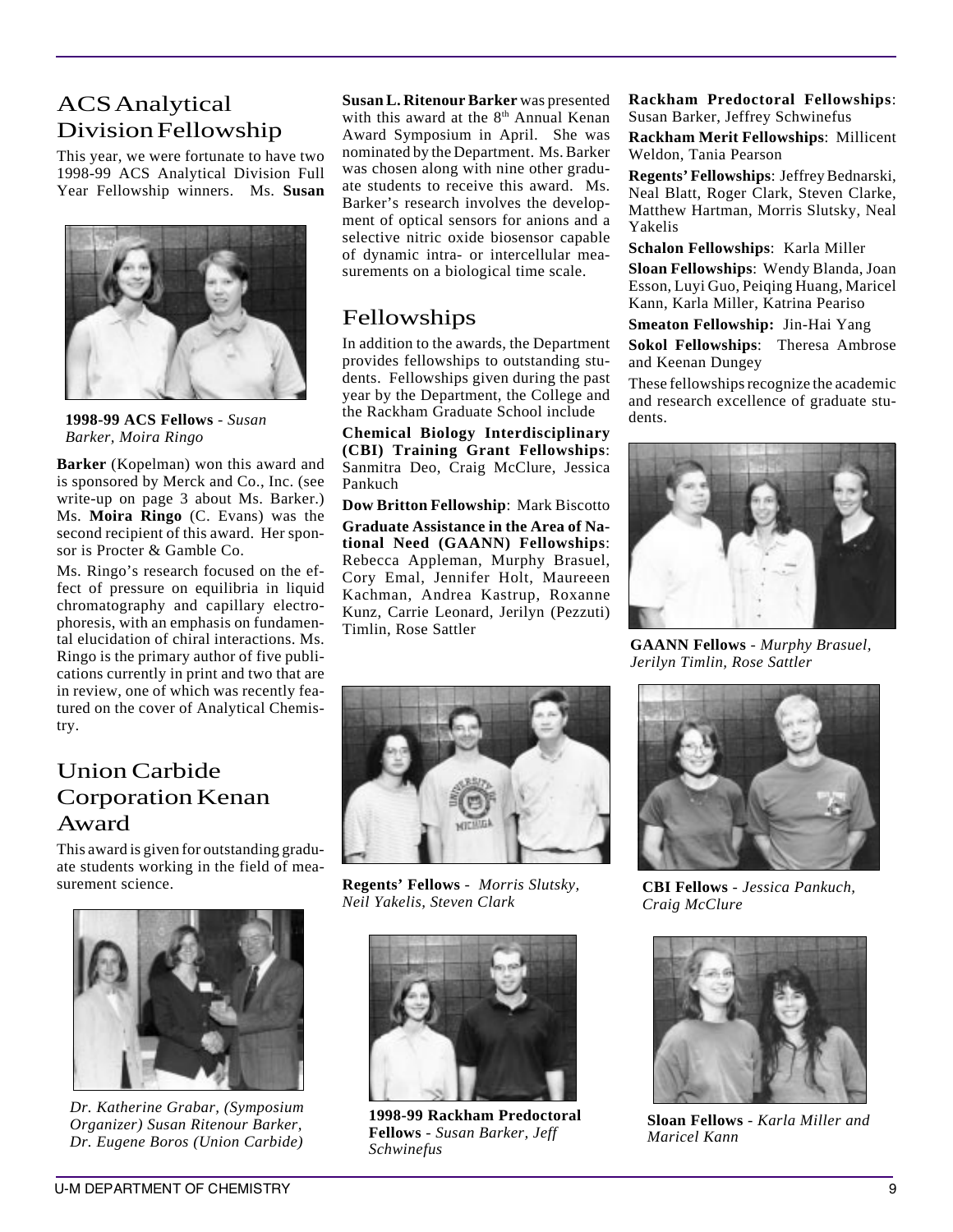## Doctoral Degrees August, December, 1997 and May, 1998

#### **Shawn Abernathy** (Sharp)

*Effects of Zero-Field Splitting Interactions on NMR Relaxation in Paramagnetic Solutions.* Dr. Abernathy is a post-doctoral researcher at Howard University where he is working with magnetic resonance imaging (MRI).

#### **Theresa Ambrose** (Meyerhoff)

*Investigations of Photocrosslinked Decyl Methacrylate as a Membrane Matrix for Electrochemical and Optical Ion and Polyion Sensors.* Dr. Ambrose has joined the Clinical Chemistry Postdoctoral Training program at the Washington University School of Medicine.

#### **Teresa Cain** (Lubman)

*Application of Matrix-Assisted Laser Desorption/Ionization Time-of-Flight Mass Spectrometry to the Study of Bacterial Biomolecules.* Dr. Cain is now employed at Magellan Labs in North Carolina.

#### **Wonyoung Choe** (Lee)

*Structural Studies on Silver(I) Coordination Networks of Low-Symmetry Ligands and on Dysprosium Copper Tellurides.*

#### **Kenneth Christensen** (Morris)

*Hyperspectral and Filter-Based Raman Microscopy and Imaging: Design of Practical Imaging System.* Dr. Christensen is a post-doctoral researcher at the University of Michigan Medical School.

#### **Ted Clark** (Evans B. J.)

*Local Crystal/Chemical Structures at Iron Sites in Amorphous, Magnetic and Nanocrystalline Materials.* Dr. Clark recently completed a position as a visiting assistant professor at Denison University and will begin a postdoctoral research position at Ohio State University.

#### **Kelly Daly** (Penner-Hahn)

*Determination of Electronic Structure and Dynamics for Transition Metal Systems Using X-Ray Spectroscopy.* Dr. Daly is employed as a Research Scientist at Energy Conversion Devices in Troy, MI.

#### **Cherie Dotson** (Evans B. J.)

*Order-Disorder Phenomena in Naturally Occuring Metal Oxides.* Dr. Dotson is taking time to start her family.

#### **Keenan Dungey** (Curtis)

*Attacking the Hydrodesulfurization (HDE) Pie with a Three Prong Fork: Modeling HDS by Solid State Synthesis, Homogeneous Desulfurization and Hetrogeneous Probe Reactions.* Dr. Dungey is a NSF funded post-doctoral researcher at Furman University.

#### **Sridhar Govindarajan** (Goldstein)

*Protein Structure and Folding: An Evolutionary Perspective.* Dr*.* Govindarajan is a post-doctoral researcher at the University of Florida.

#### **Brent Hamstra** (Pecoraro)

*Vanadium-aminocarboxylate complexes: Models for the Roles of Vanadium in Biological Systems.* Dr. Hamstra is a post-doctoral researcher at the Department of Chemistry and Biochemistry at the University of Notre Dame.

#### **Ling He** (Lubman)

*Theoretical and Experimental Improvements for Using an Ion Trap/Reflectron Time-of-Flight Mass Spectrometer to Detect Biological Molecules.* Dr. He is a Research Scientist at Scherring-Plough Pharmaceuticals.

#### **Sean Kane** (Gland)

*The Role of Hydrogen and Surface Structure in the Reactions of Model Thiols on Nickel Surfaces.* Dr. Kane will be starting a 1-3 year term as a Caltech post-doctoral Scholar (supported by NASA's Upper Atmosphere Research Program) at the Jet Propulsion Laboratory in Pasadena, California this August. He will be investigating heterogeneous chemistry in stratospheric ozone depletion.

#### **Xuhui Li** (Lubman)

*On-Line Capillary Separations / Mass Spectrometry for Biomolecular Characterization with an Ion Trap / Reflectron Time-Of-Flight Mass Spectrometer*. Dr. Li is a Research Scientist at Bristol-Myers Pharmaceuticals in Connecticut.

#### **Brian Lian** (Pearson)

*The Total Synthesis of (+)-Cocciine via an Intramolecular 2-Azaallyl Anion Cycloaddition*. Dr. Lian is employed at Microcide Pharmaceuticals.

#### **Xiaoli Liang** (Lubman)

*Analysis of Complex Biological Mixtures by Matrix-Assisted Laser Desorption/Ionization Mass Spectrometry.* Dr. Liang is a postdoctoral research associate at Argonne National Labs.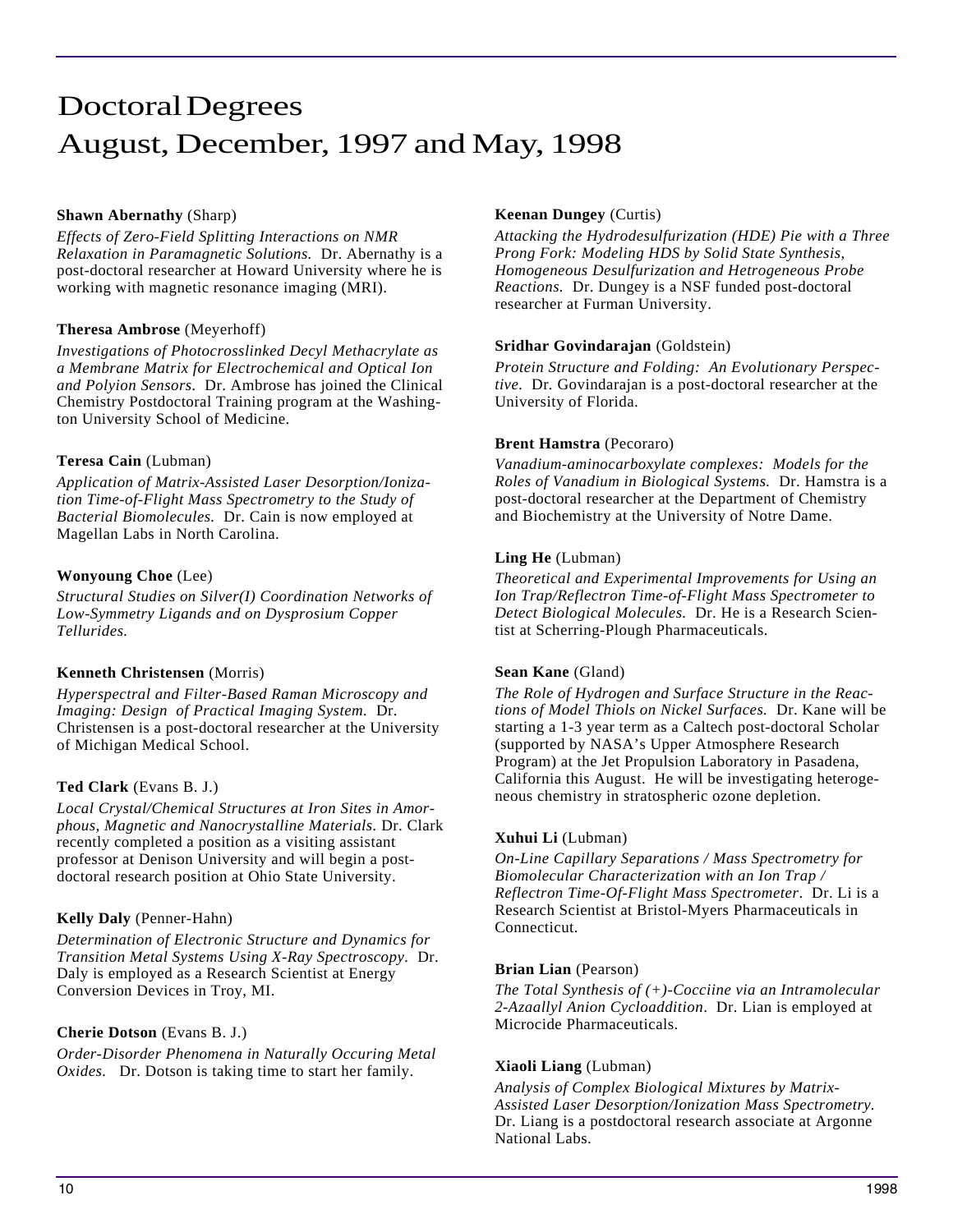#### **Hui Liu** (Rasmussen)

*Syntheses and Characterizations of Derivatives and Polymers containing Cyanoimidazoles.* Dr. Liu accepted a position with Solutia Inc., a spinoff of Monsanto.

#### **Weiman Liu** (Townsend)

*Direct and Efficient Convergent Synthetic Routes to Pyrazine C-Nucleosides.* Dr. Liu is a Senior Scientist at Shionogi BioResearch Corporation in Lexington, Massachusetts.

#### **Steven Malinak** (Coucouvanis)

*The Design and Synthesis of Potential Catalysts for the Reduction of Small Molecules, with Specific Emphasis on Modeling the Function of Nitrogenase.* Dr. Malinak is a postdoctoral researcher at Michigan.

#### **Michael McClure** (Marino)

*Stereocontrolled Synthesis of (-)-Macrolactin A.* Dr. McClure is a post-doctoral researcher at Emory University.

#### **Robert Reynolds** (Coucouvanis)

*The Synthesis and Characterization of Polynuclear Carboxylate and Polynuclear Carboxylate/Catecholate Complexes.*

#### **Jennifer Sowinski** (Toogood)

*Total Synthesis of a Keramamide: Structural Evaluation of Keramamide J.* Dr. Sowinski is now a medicinal chemist at G.D. Searle in Chicago, Illiniois.

#### **Erland Stevens** (Pearson)

*Preparation and Reaction of Nitrogen-Substituted Carbanison: (1) Heteroatom-Substituted 2-Azaallyl Anions and (2) Branched -Amino Anions.* Mr. Stevens has accepted an assistant professorship at Davidson College in North Carolina.

#### **Tong Xu** (Coward)

*Design, Synthesis, and Evaluation of Unnatural Amino Acid-Containing Peptides as Mechanistic Probes and Inhibitors of Oligosaccharyltransferase.* Dr. Xu is a research chemist at La Jolla Pharmaceuticals located in La Jolla, California.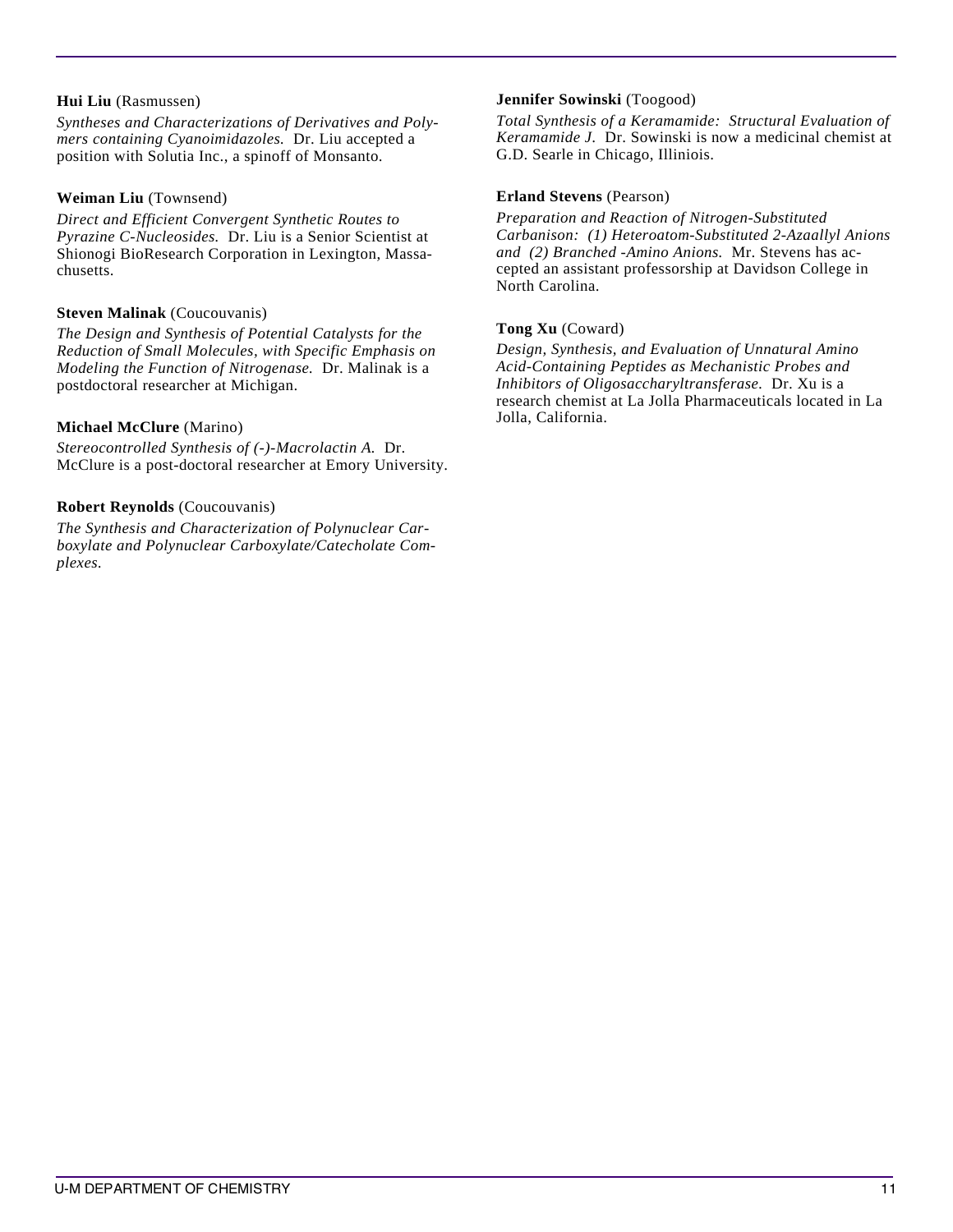# Undergraduate Program News

## ACS Student Affiliates

The American Chemical Society Student Affiliates Chapter have received a University of Michigan Leadership Award for being an Outstanding Student Organization. Out of over 60 nominations, they were one of only five student organizations to receive this award, and the only one to be associated with an academic department. The award recognizes their efforts to revitalize their Chapter over the past year. They have been particularly effective in their efforts to bring chemistry into the classroom with their outreach program to local schools.

Growing from almost zero to more than sixty active members in less than a year the University of Michigan American Chemical Society Student Affiliate Chapter is a success story about revitalizing a struggling chapter. Innovative officer positions, increased delegation of authority, and the courage to try new ideas created a special chemistry in the group. In order to encourage all members to be creative and reach their full potential, the officers stressed, "Dream an outstanding activity, and everyone will make it happen." This organization is the result of dreams. The co-chairs of the Chapter this past year were Jonathan Irish and Susan Blum.

## Undergraduate Horizons

Our Chemistry and Biochemistry graduates pursue a number of different career paths: graduate school, MD/PhD programs, industrial internships, medicine, public health or employment in industry are a few examples. Some of this year's graduates are highlighted below. For 1997-98 chemistry degrees totaled thirty-two, biochemistry had thirty-seven, with seven students concentrating in both programs. This is just a small sample of our outstanding students.

**Karl Granskog** (Chemistry, Townsend) found a niche in Professor Leroy Townsend's group doing research on triazines and their attachment to sugar bases. He worked there for two years gaining valuable experience which helped him obtain a position at Pfizer, Inc., in research and development.

**Sajida Jackson** (Biochemistry & Chemistry, Cordes) will work towards a master's degree in epidemiology at the University of Michigan School of Public Health. Her research in Prof. Eugene Cordes' lab was to design highly potent and specific inhibitors of purine nucleoside phosphorylase.

**Rahul Kohli** (Biochemistry, Massey) will pursue medicine and research through the MD/PhD program at Harvard. Rahul has been recognized nationally as a Goldwater scholar, and the department awarded him a National Starch Scholarship and the American Institute of Chemists Biochemistry Award.

**Jason Pontrello** (Chemistry, Penner-Hahn) has pursued an industrial internship at Warner Lambert before attending graduate school next year. His chemistry honors thesis, under Prof. James Penner-Hahn, is entitled "Investigations of the Manganese Catalase Enzyme from Lactobacillus Plantarum."

**Sarah Reybuck** (Chemistry, Rasmussen) completed her degree in seven semesters, allowing her time to pursue research in Germany for eight months before attending Stanford this fall. She wrote an honors thesis entitled "Synthesis and Characterization Mono-anil Derivatives of Diaminomaleonitrile and Vinylic Monomers and Polymers from 4,5 dicyano-2-vinylimidazoles." She received a freshman Sokol fellowship, a Schaeffer scholarship, and the ACS Huron Valley Section Outstanding Leadership Award.

## Undergraduate Awards

In April, the Department hosted the annual Undergraduate Awards. Invited speaker, Professor Michael Martin, Director of the Honors Program, kept the guests amused with "lessons learned" from his biology school days.



**Summer Research Fellowships** *(front left to right)* Aaron Daniel, Rebecca Ihrie, Sara Roberts, Jesse Kuiper, *(back left to right)* Lisa Viculis, David White, Michael Bruderly, Amethyst Smith, Adam Geiger, Jeffrey Bryant, Claudia Lopez *(not pictured:)* Chris Conrad, Jeffrey McMahon.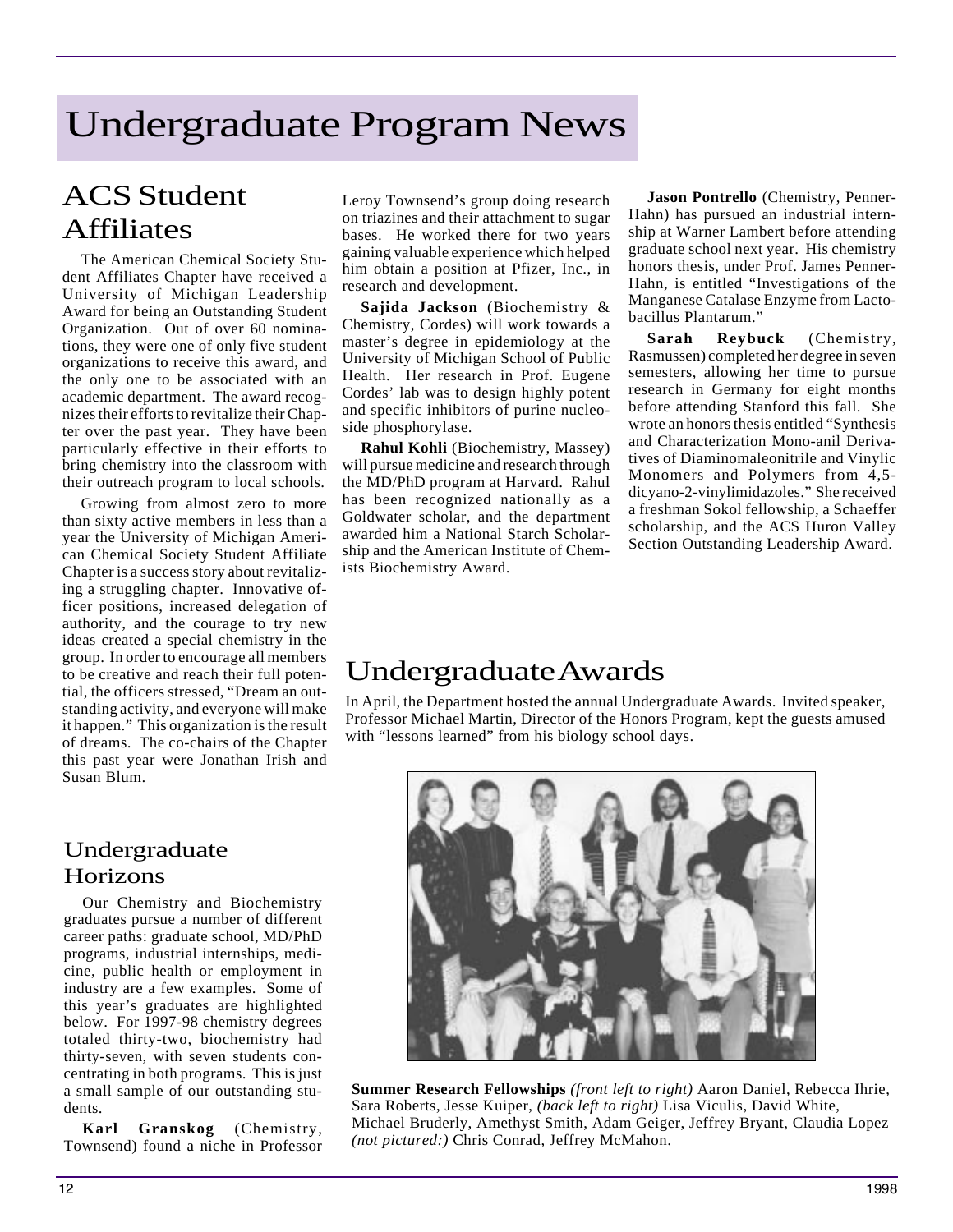

**Sokol Scholars** *(left to right)* Erik Hofer, Kera Lagios, Zain Bengali, Julie Albertus, Adam Janco *(not pictured)* Sarah Carson, Mark Dalton, Angkana Roy.



**Sabat Biochemistry Award** Dr.



**First Year Awards** *(front left to right)* Mark Zakaria, Lauren Greenlee, Jason Bronkema *(back left to right)* Desiree Thayer, Albert Chao, Scott Harrison *(not pictured)* Justin Fitzpatrick.



Scholarships (front left to right) Laura Khoury, Suzanne Blum, Jennifer Chang, Amethyst Smith, *(back left to right)* Laura Harley, David White, Sara Roberts, Michael Bruderly.



**Senior Awards** *(front left to right)* Carolyn Owen, David Zaziski, Tammy Durant, Jonathan Irish *(back left to right)* Prof. Michael Martin, Ryan Fields, Adam Geiger, Ron Gaba, Edward Luk, Cagri Besirli, Rahul Kohli, Andrew Haidle, Prof. Joseph Marino.



**American Institute of Chemists Chemistry and Biochemistry Awards** *(left to right)* Prof. James Penner-Hahn, Rahul Kohli, Andrew Haidle, Prof. Joseph Marino.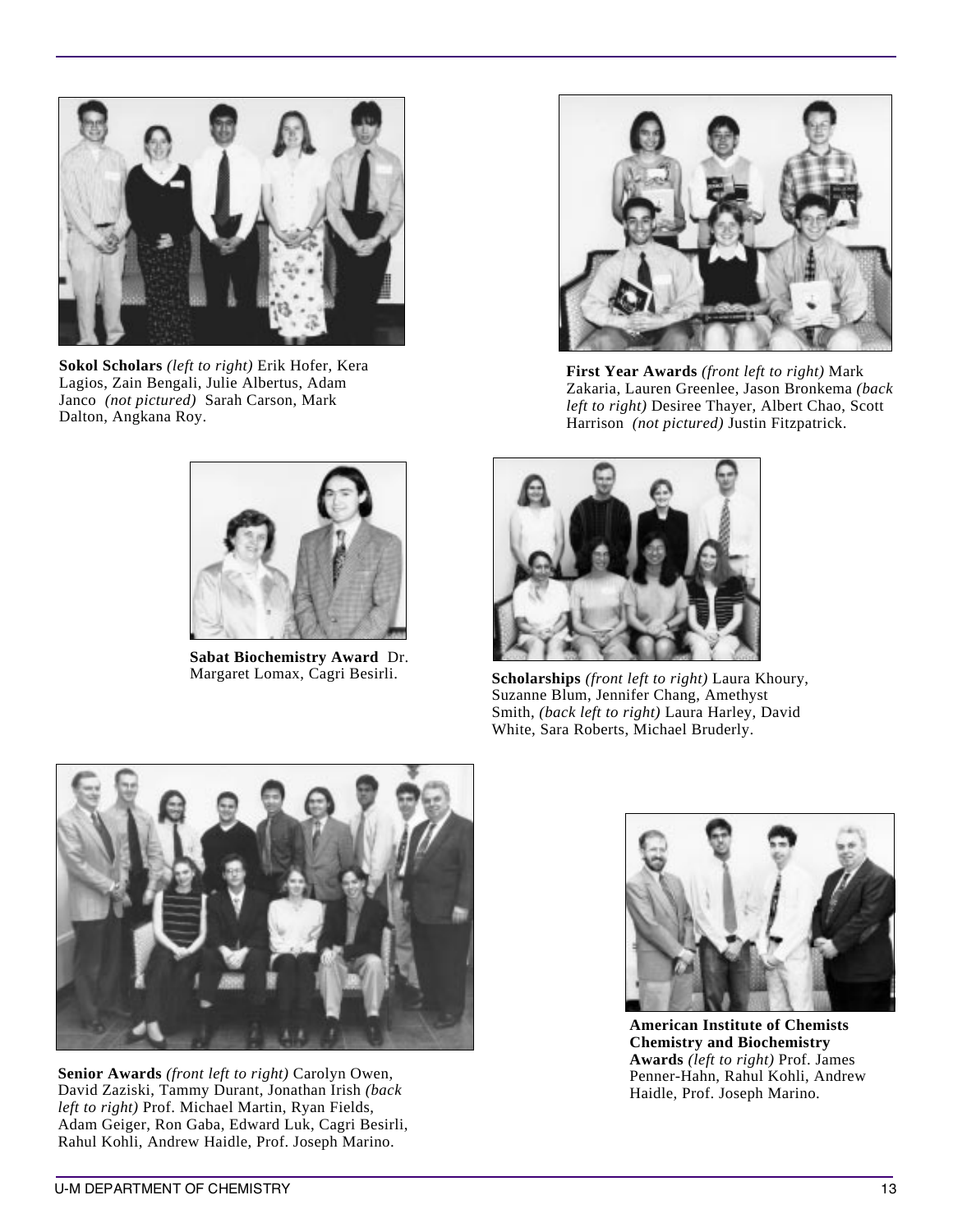

**ACS Leadership Award** *(left to right)* Prof. Peter Toogood, Carolyn Owen, Jonathan Irish, Prof. James Penner-Hahn.



**S.N. Ege WISE Award** *(left to right)* Prof. Seyhan Ege, Jennifer Meddings, Margaret Krasnoff.

## Research Experiences for Undergraduates

The Department of Chemistry celebrated its  $10<sup>th</sup>$  year as a host for the Research Experiences for Undergraduates (REU) Site Program, funded through the National Science Foundation (NSF). Under the direction of Professor Brian P. Coppola, this summer's REU program supported the participation of eight undergraduate students. Participants were chosen from a competitive pool of 200 applicants. Final selections were based on academic achievement, letters of recommendation, and interest in research. Students were assigned separately to ongoing research groups and worked with faculty, post-docs, and graduate students, taking part in multidisciplinary research projects, workshops, and technical presentations to obtain a better understanding of the research experience.

Students encountered first-hand how basic research is conducted, practicing a variety of skills needed as a researcher, including proposal and report writing, investigative studies, conducting experiments, analyzing data, and presenting their findings. Other activities included an industrial site visit, safety and scientific seminars, lunch meetings, and social functions that were organized to facilitate interaction among the visiting undergraduates, and with other REU host sites in Michigan. This summer research op-

portunity plays a very important and complementary role in undergraduate education. In addition, it helps students decide more realistically on their own interest in subsequent research careers, and bridges the transition to graduate school for those who wish to pursue a research degree.

Research participants and their projects:

**Jeffrey M. Bartolin** from Baldwin-Wallace College *(Banaszak Holl)* "Synthesis of Ortho(difluoromethyl)aryl and Ortho(monofluoromethyl) Germanes and Continued Study of Weak Fluorine-Germanium Interactions"

**Deniz Buyukisik** from Ohio Wesleyan Universitiy *(Townsend)* "An Approach Toward Synthesis of 7-H-Pyrazolo-[3,4-d]-1,2,3-triazine"

| <b>Amanda Haes</b> from Wartburg College                                                                                 | (Gland)   |
|--------------------------------------------------------------------------------------------------------------------------|-----------|
| "Desufurization of Benzenethiol on the Pt(111) Surface"                                                                  |           |
| Carrie Kaminski from Alma College                                                                                        | (Zellers) |
| "Comparison of Polymer/Vapor Partition Coefficients from Gravimetric Method<br>and Surface Acoustic Wave (SAW) Sensors"  |           |
| <b>Jennifer Larimer</b> from Grinnell College                                                                            | (Morris)  |
| "Raman microprobe as a thermometer for packed capillaries"                                                               |           |
| <b>Amy Swift</b> from Swarthmore                                                                                         | (Marsh)   |
| "Preparation of Glutamate Mutase Proteins"                                                                               |           |
| <b>Christine Tratz</b> from University of Oklahoma                                                                       | (Ashe)    |
| "Synthesis of 2,2'-bis(boratabenzene) biphenyl zirconium dichloride for use in<br>Catalysis of Polymerization Reactions" |           |
|                                                                                                                          |           |

**Thomas Watson** from Grand Rapids Community College *(Banaszak Holl)* bis[Bis(trimethylsily)methyl]germylene C–H insertion of CH<sub>3</sub>CN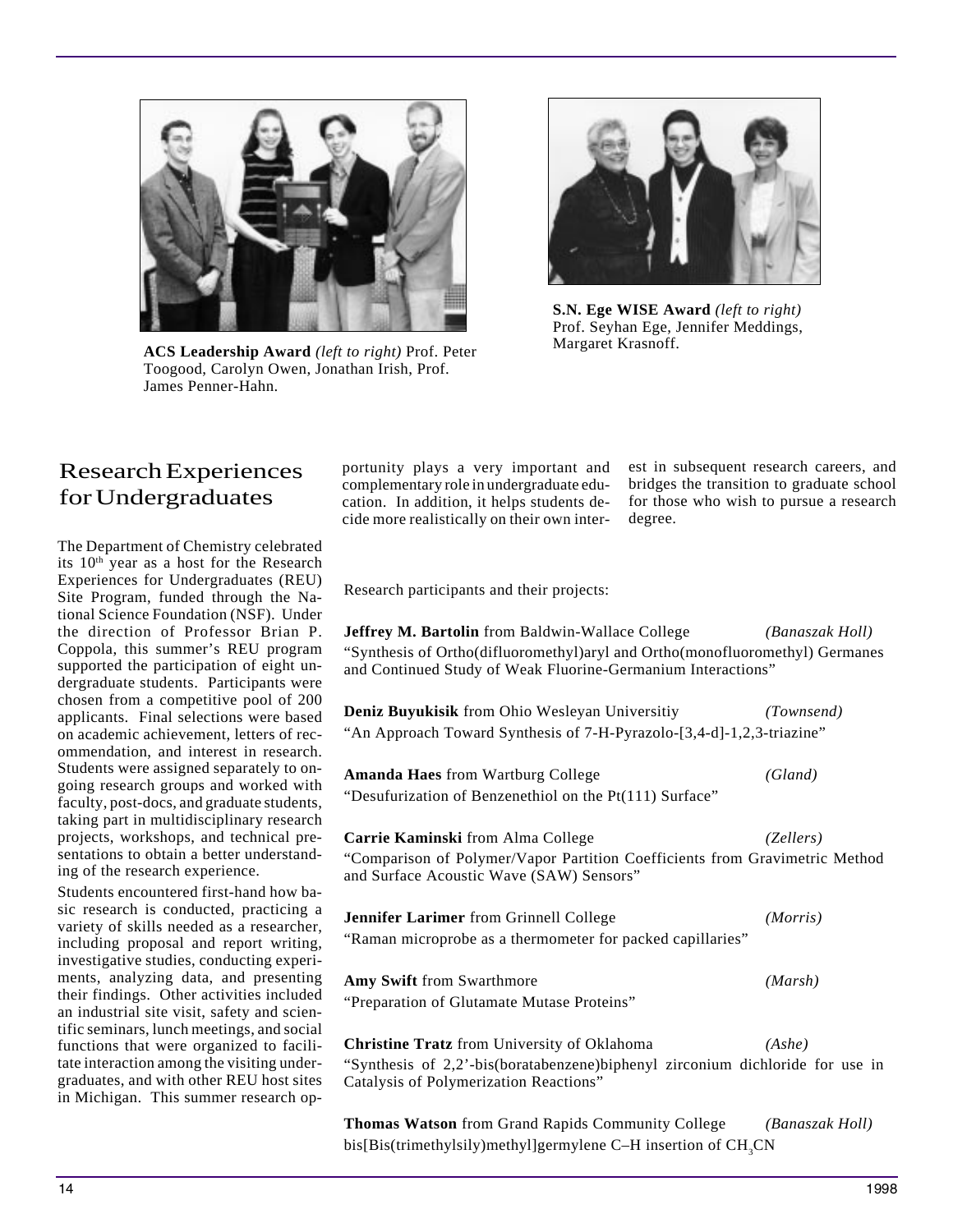## Bachelors Degrees August, December, 1997 and May, 1998

CHEMISTRY DEGREES **Paulo B. Abada** *(Koreeda)* – MD/PhD (USC)\* **Vadim G. Astrakan** *(Gordus)* – employed\* **Bassel H. Atasi** *(Pecoraro*)\* **Regina Belenkaya** *(Pugh)* **Erik R. Bialk Keenan Bora** *(Townsend) –* medicine **Daniel T. Chang** *(Marsh )* **Melvin C. Dacres Mark A. Dzendzel Ryan C. Fields** *(Pecoraro)* – medicine (Stanford) **Ron C. Gaba** *(Koreeda)* – medicine (Wayne State)\* **Margaret E. Gillis** *(Pecoraro) –* medicine (UM)\* **Karl J. Granskog** *(Townsend)* – Pfizer **Andrew M. Haidle** *(Coward)* – organic chemistry (Harvard) **Michael J. Herrera** – AvTech Laboratories Inc. **Benjamin S. Hong** – public policy (UM) **Teresa C. Hsu** (Zellers) – chemistry (Cal Tech) **Jonathan M. Irish** – immunology (Stanford) **Sajida L. Jackson** *(Cordes)* – epidemiology (UM School of Public Health) **Li Tsz Lam** – industry **Kevin Leach** *(O'Brien/Morris)* – Bioanalytical Systems **David J. Lieberman** – Great Lakes Chemicals **Anil Mitra** *(Townsend)* – Dupont-Merck **Brian T. Molenda** – dentistry **Jason Pontrello** *(Penner-Hahn)* – intern (Parke Davis)\* **Sarah E. Reybuck** *(Rasmussen)* – chemistry (Stanford)\* **Arif M. Sitabkhan** *(Curtis)* **Joseph W. Styrna –** Edward Jones Investments **Erika A. Taylor** *(Toogood)* – chemistry (U. Illinois, Urbana-Champaign)\* **Eric L. Wise** *(Pearson)* – intern (Parke Davis) **Payam Zarehbin-Irani** – *(Coon/Lawton) –* opthalmology (Berkeley)\* **David J. Zaziski** *(Francis)* – chemistry (Berkeley)\* BIOCHEMISTRY DEGREES

**Bassel H. Atasi** *(Pecoraro*) **Cagri Besirli** *(Lomax)* – MD/PhD (Washington University)\* **Daniel T. Chang**

**Kristi M. Cowell** – medicine (MSU) **David Crandall** *(Goldman)* – medicine (Utah)\* **Iman H. Daouk Tammy Durant** *(Goldman)* – medicine (UM)\* **Ron C. Gaba** *(Koreeda*) – medicine (Wayne State) **Neil A. Gardner** *(Penner-Hahn)* **Eric A. Guisbert** *(Engelke)* – graduate school**\* Manish Gulati Ramy A. Hassan** – employed **Joseph M. Haurani** *(Zand)* – medicine (Wayne State)\* **Tracy M. Hobson** *(Nichols)* – employed **Sam Shih-Kuang Hong** *(Yocum) –* medicine\* **Teresa C. Hsu** *(Zellers*) – chemistry (Cal Tech) **Jonathan M. Irish** – immunology (Stanford) **Sajida L. Jackson** *(Cordes)* – epidemiology (UM School of Public Health) **Timothy A. Jatkoe** *(Gaut)* **Abhay A. Khosla** *(Cordes)* **Rahul M. Kohli** *(V. Massey*) – MD/PhD (Harvard) **Joseph X. Kou** *(Peliska)* – medicine (Wayne State) **Azizah Mainal** *(Goldstein*) – physical chemistry (Malaysia) **Steven H. McKinley** *(Kaufman)* – medicine (Vanderbilt University) **Jennifer A. Meddings** (*K. Massey/Yocum)* – medicine (UM)\* **Adarsh D. Pandit** *(Ballou*)\* **Arthur J. Peitch Ruben Recabarren** *(Goldstein)*\* **Laura Schmidt***(Nichols)* – Environmental & Industrial Health (UM SPH)\* **Jeffrey M. Shore** *(Nooden/Peliska)* **John P. Snow** *(Peliska)* **Krista Swaninger Sara A. Tracy** – Huron Valley Ambulance **Hoi Leung Wong Lisa M. Zaddock** – biochemistry (U. Nebraska-Omaha) **Melissa A. Zagorski** *(Ramamoorthy)* **Payam Zarehbin-Irani** *–* ophthalmology (Berkeley)

\*Honors Degree (includes undergraduate thesis)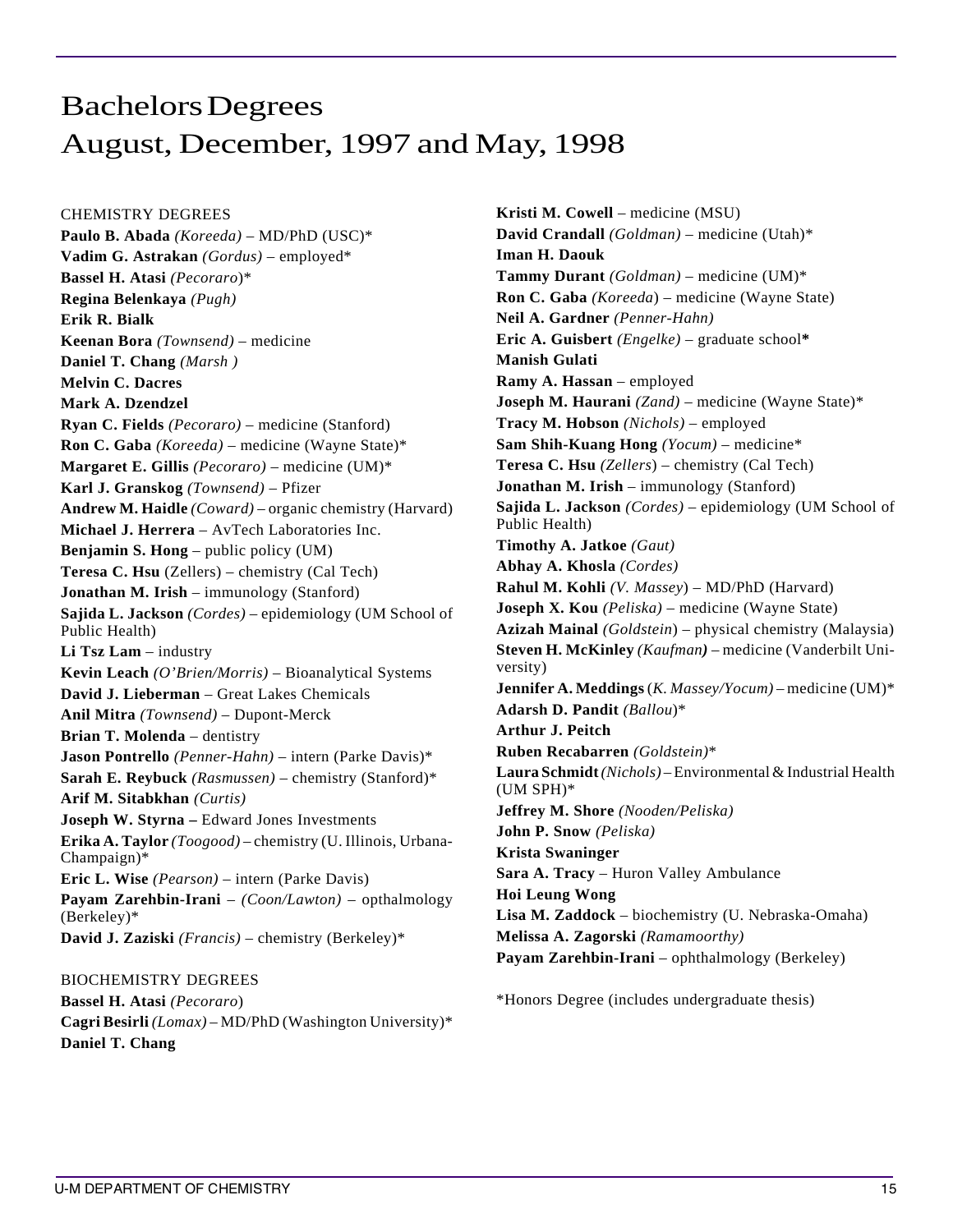# **GIFTS**

Contributions from private and corporate donors received from June 21, 1997 – June 30, 1998.

(\* Indicates corporate matching funds.)

*Alumni Fund* Irving M. Adler Norman Arends Charlene Axelrod Constance Baker Herbert Bandes Charlotte E. Bartel James Bartel John E.Bauman, Jr. Larry Bell Ernest Bergan Barbara T. Booker James L. Brewbaker Donald K. Brundage Diane Burley Bertie N. Butts Susan B. Butts Ronald Lee Camp Donald E. Campbell Thomas P. Caughey Dan G. Chapel John M. Chemerda Gary Chipman Alice Sackheim Cohen Joel C. Colburn Alice Corey Allen Corey David Cribbins Renee Cribbins Russell E. Curtice Estate Lyubica Dabich Scott P. Damask Merton L. Davis Robert Devoe Virginia A. Dilkes Matthew A. Dobzyniak Roxanne M. Drnevich Robert Duke Grace S. Dunn Thomas M. Dunn David A. Ebdon Pui Fan Gerald Fong Howard S. Friedman Lori M. Friedman Thomas J. Gallagher Phyllis Hope Garland

Howard L. Garrett Thomas J. Giordano Stewart E. Gloyer Thomas W. Gougeon Mark T. Goulet Arthur F. Grand Philip Gravel David Greenblatt Nathaniel Grier Anna B. Griffin John L. Griffin Dean Lester Griffith George Grove Stanley F. Hajec Elizabeth E. Hamilton Gordon Hassing Roger Hawk George Hein Rebecca Henry Mary Ellen Heyde Arno Heyn Reynold E. Holmen Thomas Houser George R. Hudock Alan Hutchcroft James Jackson Willliam G. Jackson Norman P. Jensen Henry W. Kao Jerome Karle Phyllis W. Karseboom John C. Kath Alfred Kiessel Norman Knight Harold L. Kohn Thomas J. Korniski Paul Martin Kovach Edward Krockmalski Robert LaBudde Richard J. Ladner Joseph Lagowski Robert Landowne Patty H. Laswick Laura Liebler Randel Q. Little Gordon Lockyer Richard Loeppky George B. Lowrie, III Mary Louise Lowther David A. Lustig Bernard Manning Isabelle Manning Jen-Jen Liu Mao Thomas H. Marsilje III Jose Martinez-Picco Robert W. Maxwell, Jr. Gary A. McClusky Lee G. McKnight James McLean

Norman J. Meluch Timothy F. Merkel Veronica A. Miller Rima Mislankar Suresh Mislankar George W. Moersch, Trust Eric M. Monberg Anabelle Muenter Richard Neubig Richard Northrop Harry Oswald Randolph Otto Karen Pakkala Gordon Parrington Mary Haven Perry John A. Petrasky Carlton Placeway Wayne Pletcher Eric R. Pohl Irvin Potts Richard Racusin James Reh Blanche K. Reid Eugene Reid Robert K. Reynolds Daniel J. Ricca Robert M. Robinson Thomasina M. Robinson George Hein Romney John C. Rosemergy Thomas Rosseel Charles Roth Warren K. Russ, Jr. Sidney R. Safir Edward Sanders Erich Schulz John Scibelli Terene M. Scibelli Hymin Shapiro Joseph Shepard Claude F. Spencer Louise W. Spencer Leonard Dale Spicer Graham D. Stewart Clark E. Swayze Peter Swiecicki Gregory K. Thompson John K. Tomlinson John E. Trend Kelly Bruce Triplett Robert C. Tripp Hing Tse Shiu F. Tse George Ugolini Howard H. Un Mary C. Un Clifford G. Venier Gary Vincent Susan M. Ward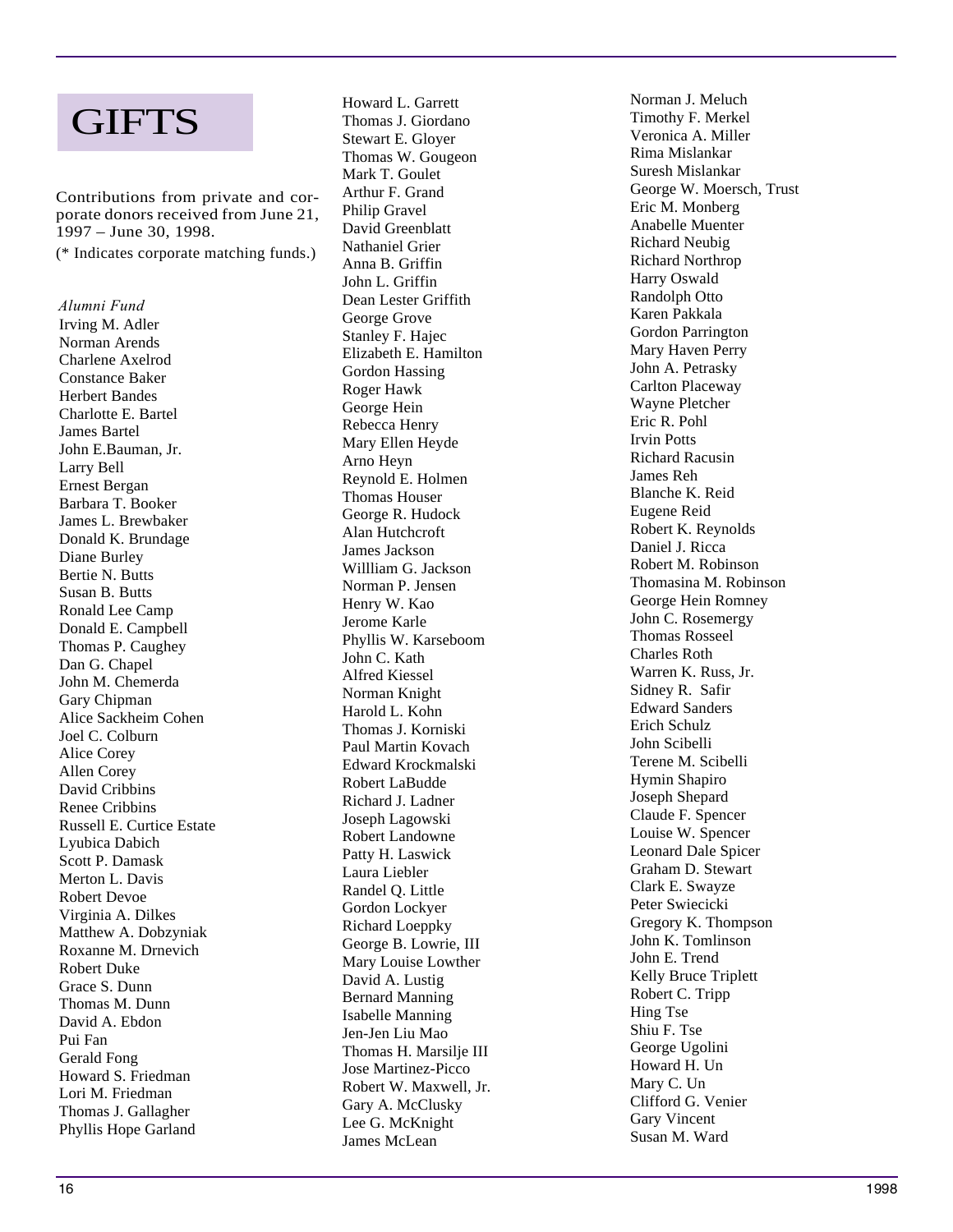James A. Webley Toni A. White Veronica H. Wiley Joseph G. Wirth Joel Wolfe William Wong Bernard Zemel 3M Fdn. Inc.\* Albemarle Corp.\* Allied Signal Fdn. Inc.\* American Home Products Corp.\* Amoco Fdn., Inc.\* AT&T Fdn.\* BASF Corporation-Hdqs.\* BP America, Inc. \* Cooper Inc. Fdn.\* Corning Inc. Fdn.\* Dow Chemical Co. Fdn.\* Dow Corning Corp. \* Edwin & Roberta Przybylowicz Fdn. Eli Lilly & Co. Fdn. \* Essex Group, Inc. \* Ford Motor Co. Fdn.\* General Electric Fdn.\* General Motors Fdn., Inc.\* Hewlet-Packard Co. \* Joel & Marianne Yancey Trust Lockheed Martin Corp.\* Merck Co. Fdn.\* Novachem Corp. \* Pennzoil Co. \* Pfizer, Inc.\* Pharmacia & Upjohn Fdn.\* Russell E. & Margaret G. Price Trust\* S.C. Johnson Wax Fdn., Inc.\* Shell Oil Co. Fdn. \* The Lubrizol Fdn.\* The Procter & Gamble Fdn.\* The Xerox Fdn.\* USX Fdn., Inc.\* Warner-Lambert Co. \* Witco Corp.\*

*Bachman Memorial Lecture Fund* Bristol-Myers Squibb Fdn., Inc.\* Merck Co. Fdn.\* Marvin Carmack Frederick Crane Leland H. Pence Mario B. Reyes Lawrence B. Scott John Smith Arthur C. Stevenson David A. Tyner Evelyn Tyner Arthur J. Zambito, Sr. Richard Zerbe

*Chair Discretionary* Dicken School PTO\* E.I. DuPont DeNemours  $&$  Co. $*$ Thomas M. Dunn Melvin Friedland

*Chemistry Special Scholarships* Donald Baer Leonard Bruner Elmer Carlson Gordon L. Dewall Jerome P. Horwitz William E.M. Lands Michael Morris Abbott Laboratories Fdn.\* Camille and Henry Dreyfus Fdn., Inc. National Starch and Chemical Fdn. PPG Industries Fdn.\*

*Dow Britton Fellowship* Dow Chem. Co. Fdn.

*Elving Lecture* Mobil Foundation, Inc.\*

*James E. Harris Scholarship* Marian E. Harris

*Lanini Memorial Library* Dow Chemical Co. Fdn.\* Xerox Fdn.\* Richard J. Bard E. Ann Finlayson Stephen Gaudioso Robert S. Karpiuk Irene C. Piscopo Omer Robbins

*Parry Scholarship* 3M Fdn.\* Louis F. Centofanti De-Xiang Jiang Goji Kodama Joseph G. Morse Karen W. Morse Robert T. Paine Marjorie Parry Robert W. Parry Donald R. Schultz Sheldon G. Shore John T. Yoke Mary A. Yoke

*Pharmacia & Upjohn Scholarship* Pharmacia & Upjohn, Inc.

*Helen Schwarz Schaefer Scholarship* Helen Schwarz Schaefer

*Smith Fellowship* Robert Edgerton David Emerson Richard Loeppky Roy Pointer Jerry Robertson Avery Dennison\* 3M Fdn. \*

*Undergraduate Research* Danny L. Curtis

*Charles and Genevieve Walton Fund* Charles W. Walton Genevieve Walton

*Willard Memorial Fund* Richard Gerstell Masako Toribara Taft Toribara

## ACS Alumni Social Hour

Monday, August 24, 1998 6:00 PM Marriott Hotel Copley Place Boston, MA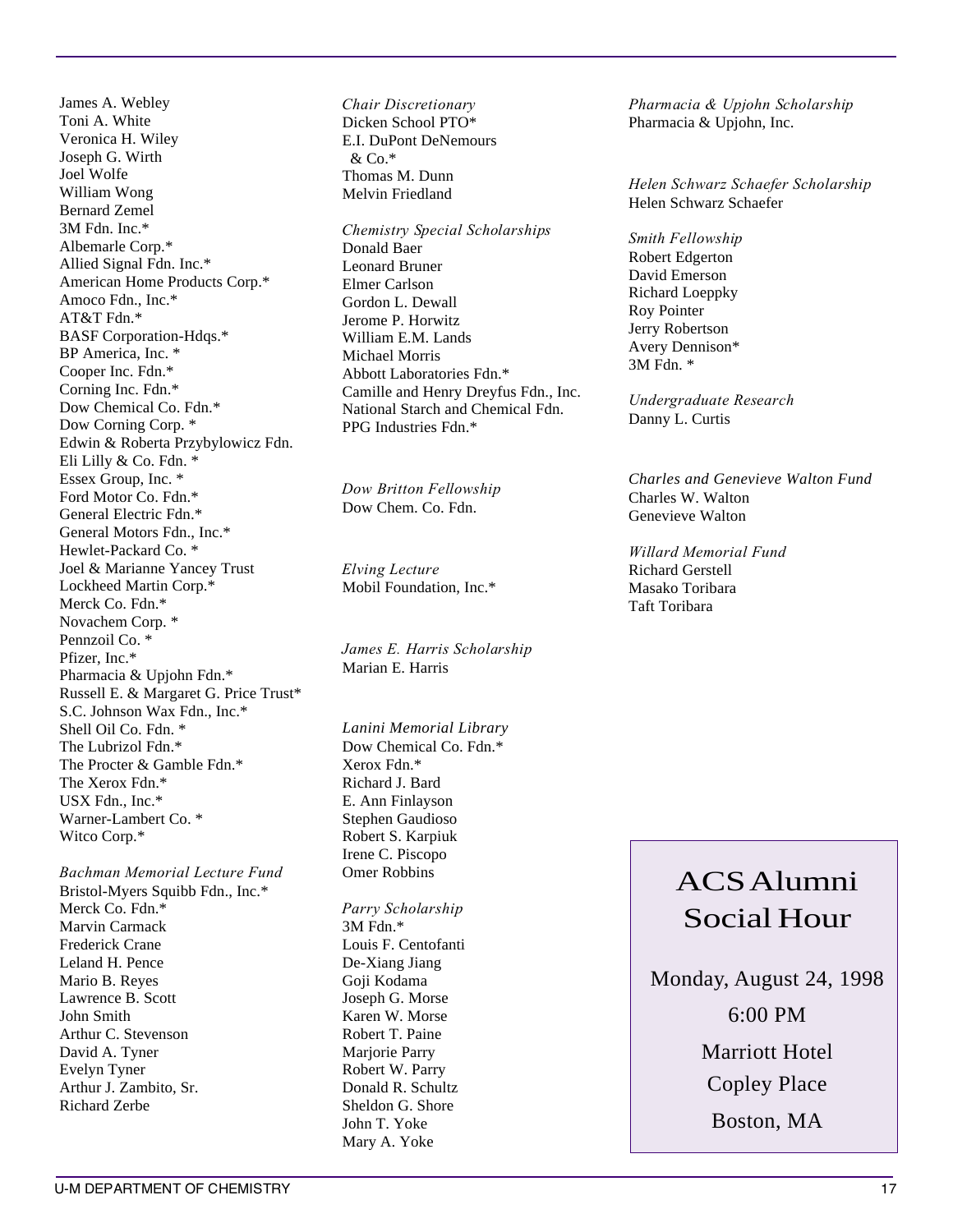## Alumni News

*E-Mail:* chem.alum@umich.edu

### **BEFORE 1940**

**Milton C. Kloetzel** (BS 1934, PhD 1937, Bachmann/Gomberg) writes that he also began his dissertation research with Prof. Gomberg, who retired before he was finished, so his Research Director of record was Prof. Bachmann. He remained at Michigan for a year then had short appointments on the faculties of Harvard and Depauw Universities. He ended up at the University of Southern California from which he retired as Academic Vice President and Professor of Chemistry. He has lived in Hawaii since 1975.

**Millard S. Roberts**(BA 1932, MD 1936) did not have the opportunity to have Prof. Gomberg as a teacher but remembers well Professors Smeaton and Schoepfle who, he says, were fabulous. He practiced general surgery in Kalamazoo for many years and now at 90 lives in Vicksburg, near there.

**Robert A. Van Nordstrand** (BS 1938, MS 1939) took "Early Retirement" from Chevron Research Co. at age 75 after a long career in the area of petroleum catalysis. He participated in the discovery of a new form of aluminum hydroxide which is now named "Nordstrandite".

### **1940 - 1949**

**Robert G. Craig** (BS 1944, PhD 1955, F.E.Bartell) was honored June 7-8, 1997, by a symposium, "The Past, Current and Future of Dental Biomaterials", sponsored by the Dental School and the Kingery Prosthodontic Study Club. The Symposium celebrated the 10th edition of the text, "Restorative Dental Materials" by Dr. Craig.

**Ralph E. Friedrich** (BSC 1947) retired from the Dow Chemical Co. in 1983 and still lives in Midland. He has been recognized by the American Chemical Society in 1997 as a fifty year member.

**Isabella Lugowski Karle** (BS 1941, PhD 1944, Brockway) has been awarded the

1998 Ralph F. Hirschmann Award in Peptide Chemistry. This is an American Chemical Society Award sponsored by the Merck Research Laboratories for outstanding research in peptide chemistry.

**James H. Lorenz** (BSC 1948) retired from the Union Carbide Corporation in 1982 after 35 years in their silicone program where he was Director of their Renewable Energy contracts. He is a 50 year member of the ACS and during WWII was a B-24 pilot with the 8th. Air Force in England.

**Harold W. Miller** (BS 1943; MS 1948, U. of Colorado) is a retired nuclear chemist living in Boulder, Colorado.

**Richard B. Northrup** (BS 1943) retired as an analytical chemist from the General Electric Co. in Schenectady, NY, and is now living in Sun City West, Arizona.

**William M. Spurgeon** (PhD 1942, Fajans) retired from the University of Michigan, Dearborn Campus, in 1991. He lives in Southfield, Michigan.

**Taft Y. Toribara** (PhD 1942, Willard) is Professor Emeritus at the University of Rochester Medical Center where he was associated with the Environmental Medicine group. He writes that his group was interested in the toxicology of mercury and he was instrumental in developing a method for determining mercury levels along a single strand of hair, which retains a history of the levels of the metal in an individual's blood. Also, he and a student published a paper in 1956 on the microdetermination of phosphorus which, according to the Science Citation Index, has been cited over 7000 times. At age 81 he is still active and is the national squash champion in the over 80 age group. Since taking up the sport in 1960, he has won a national championship five times.

## **1950 - 1959**

**Avram Amith** (BSC 1951; PhD 1960, Harvard (Physics)) retired as chief scientist from the Electro-Optical Products Division of the ITT Corporation and is now a Professor of Materials Engineering at Virginia Polytechnic Institute and State University at Blacksburg, Virginia.

**Kenton E. Bentley** (BSC 1950; PhD 1959, U. of New Mexico) is retired and living in Henderson, Nevada.

**Leonard B. Bruner** (PhD 1957, Smith) was recognized by the American Chemical Society in 1997 as a fifty year member. Dr. Bruner is still active as a consultant and lives in Manchester, Michigan

**David H. Campbell** (PhD 1953, Parry) has retired from the Ethyl Corporation but still lives in Baton Rouge. He keeps active managing a foreign language translation service from his home.

**Michael P. Cava** (PhD 1952, Bachmann/ Dreiding) was recognized by the American Chemical Society in 1997 as a fifty year member. Prof. Cava is the Ramsay Professor of Chemistry at the University of Alabama in Tuscaloosa.

**Joseph A. Chapple** (BA 1955) has retired from the General Motors Corporation and is living in Flint, Michigan.

**Norman J. Doorenbos** (BSC 1950, PhD 1954 (Med Chem)) is Vice President for Academic Affairs at Auburn University. He was recognized by the American Chemical Society in 1997 as a fifty year member.

**Elliott Greenberg** (PhD 1955, Westrum) has retired from the Prairie State College in Illinois. He was recognized in 1997 by the American Chemical Society as a fifty year member.

**Henry W. Habgood** (PhD 1952, Fajans) was recognized by the American Chemical Society in 1997 as a fifty year member. He retired from the University of Edmonton and the Alberta Research Council in 1984 and now lives in Pleasant Bay, Nova Scotia.

**George E. Hein** (PhD 1959, PAS Smith) writes that after 23 years at Lesley College in Cambridge, Mass., he is planning to retire at the end of the 97-98 academic year. Lesley College serves advanced professionals in education, the social services and museums. Among his various achievements there, he was responsible for the establishment of a Program Evaluation and Research Group directed towards pre-college science and mathematics programs and also exhibits in museums. In the last few years, he has been a Fulbright Scholar at King's College (London), a visiting faculty member at the Museum Studies Department of the University of Leicester, and a visiting scholar at the Precollege Science Initiative Program at Caltech.

**Raymond J. Jasinski** (BSC 1954; PhD, Iowa State Univ.) is a senior scientist for Schlumberger-Dowell in Aberdeen, Scotland.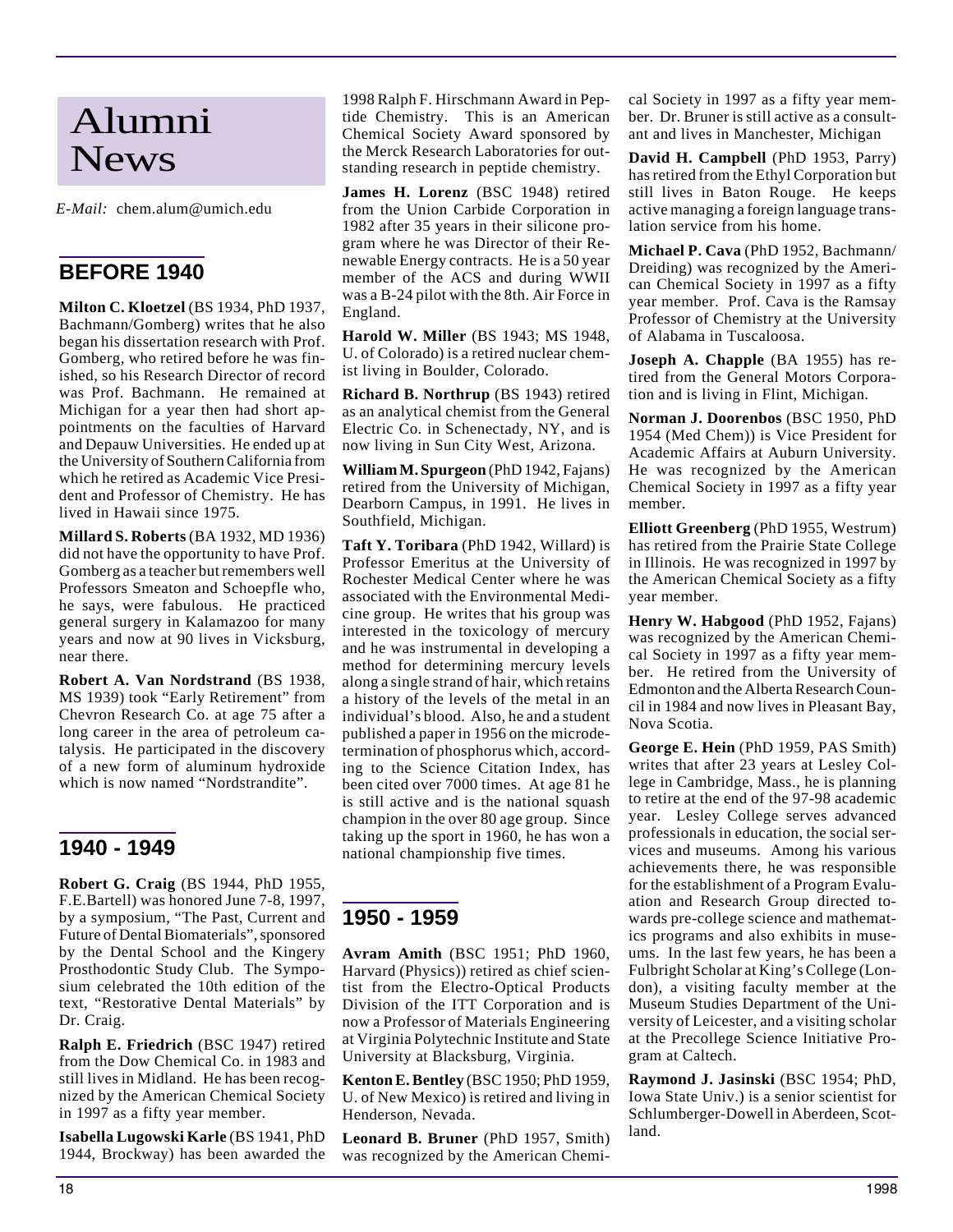**Robert C. Karpiuk** (PhD 1953, Ferguson) retired as an Administrative Assistant from the Dow Chemical Co. in Midland around 1987. He was recognized by the American Chemical Society in 1997 as a fifty year member.

**Bernard Manning** (PhD 1950, Anderson) retired from the National Security Agency in 1990 but still serves as a consulant on security techniques. He was recognized by the American Chemical Society in 1997 as a fifty year member.

**George A. Miller** (PhD 1955, Halford) is Professor Emeritus at the Georgia Institute of Technology in Atlanta.

**Elmer E. Most** (PhD 1993, Smith) retired as a Senior Research Chemist from the E. I. duPont de Nemours Co. in North Carolina. He was recognized by the American Chemical Society in 1997 as a fifty year member. Dr. Most lives in Durham NC.

**Edwin Przybylowicz** (BS 1953, PhD 1956, MIT) chaired an NRC committee on Black and Smokeless Powder. The Committee's activities to study the feasability of tagging propellents which might be used in bombs can be viewed on the internet at http://www2.nas.edu/bcst/ 21e6.html. Last fall, Dr. Przybylowicz was elected to the Bureau of IUPAC and the Executive Committee of IUPAC. He currently chairs the Finance Committee of IUPAC.

**Leon I. Rechtman** (BS 1950; DMD, U. of Alabama) is a practicing dentist in Doraville, GA.

**Christine C. Rosenfield** (BSC 1957, MD 1978; PhD 1960, Univ. of Alberta) is a physician specializing in mental health for the Commonwealth of Virginia.

**Alice L. (Platt) Schwarz** (BS 1952, MD 1958) is semi-retired and living in Grand Blanc, MI, with her husband, Heinz.

**Sheldon G. Shore** (PhD 1957, Parry) has been reappointed the Charles H. Kimberly Professor of Chemistry at Ohio State University. In 1997 he was awarded the University Distinguished Lectureship Award and elected as a corresponding member of the Bavarian Academy of Mathematical and Natural Sciences. In celebration of his 65th birthday, a special issue of the Journal of Main Group Elements, published by the Belgian Chemical Society, was dedicated to him.

**Nancy L. Shawley** (BS 1953, PhD 1975 (Biochem); MS Boston Univ. (computer science)) is a computer specialist in the Department of Defense Dependents Schools located in Germany.

## **1960 - 1969**

**Clifford J. Ahola** (BSC 1968) currently is living in Painesville, OH.

**Paul L. Anderson** (PhD 1966, Ireland) has retired and has moved to Auburndale,  $FL.$ 

**Marlin D. Buckmaster** (PhD 1963, Stiles) has retired from the DuPont Co. and lives in West Virginia.

**Elizabeth A. Irwin** (BS 1966, Ms 1968; MD 1979, UCLA) has a medical practice specializing in obstetrics and gynecology in the Los Angeles area. Her husband is Francois Denis.

**Walter A. Jankowski** (MS 1964; BS Univ. of Minnesota (Computer Science)) has left the field of chemistry and is a team leader and systems analyst for TRW in Montana.

**Philip D. Lafleur** (PhD 1967, Griffin) has retired from the Eastman Kodak Co. and moved to California. He is going back to school to study psychology.

**John G. Lanese** (PhD 1962, Jaselskis) heads the Lanese Group, Inc., which consults in the Pharmaceutical Industry for regulatory compliance.

**Klaus F. Loehr** (BS 1962) has retired from his post with the Lockheed Corporation in Germany and is living in Hilton Head Island, SC.

**George B. Lowrie, III** (BSC 1966; MS Bucknell Univ. 1969) is retired and living in Ann Arbor.

**Hubert C. MacDonald, Jr.** (PhD 1969, H.B. Mark) is a Laboratory Manager for the Westinghouse Power Generation Div. in Pennsylvania.

**Kenneth D. MacKay** (BSC 1964; PhD 1960, Minnesota) is Vice President for Research and Development with the Henkel Corporation in Pennsylvania.

**Robert G. Mallen** (BS 1961, MD 1968) is a physician with a medical practice in Kentwood, MI.

**Lowell R. McCoy** (PhD 1967, HB Mark) has retired from Atomics International and now lives in Woodland Hills, CA.

**Richard E. Rice** (MS 1967) is now Associate Professor of General Education at James Madison University in Virginia.

**Edward B. Sanders** (PhD 1966, Martin) has been transferred to Peseux, Switzerland, where he is a Principal Scientist for Phillip Morris Europe.

**George J. Shimp** (MS 1963, MBA) is Manager of Cost Accounting for the Schwarz Pharma Manufacturing Co. of Nashville, IN.

**Lola S. (Insel) Steinbaum** (BSC 1967; MD) is Chief of Staff specializing in Internal Medicine at the local hospital in Pacific Grove, CA

**H. Bradford Thompson** (PhD 1953, MSU; Post. Doct. 1967, Bartell) retired from the University of Toledo as Professor Emeritus. He now lives in St. Peter, MN and was recognized by the American Chemical Society in 1997 as a fifty year member.

**Marios P. Tsoukatos**(PhD 1967, Gordus) has retired as Director of the Technological Applications Dept. of the Nuclear Research Centre in Greece. He is living in Athens.

**Clifford G. Venier** (BSC 1962; PhD 1966, Oregon State Univ.) has recently been promoted to Vice President for Advanced Technology at the Pennzoil Products Co. in Woodlands, TX. He joined Pennzoil in 1984. Prior to that he was on the staff of Texas Christian University for 13 years.

**Po Sang Yuen** (PhD 1968, Overberger) is President of Goldwater Filters, Inc., in Scarsdale, NY.

**Richard J. Zielinski** (PhD 1961, Elderfield) retired in April from Quest International. He is now living in Middleburg, OH.

### **1970 - 1979**

**Patricia E. (Davey) Baker** (BSC 1978; MS 1996, Arizona State (Computer Sci.)) is a computer consultant for the faculty at Gilbert Community College in Gilbert, AZ.

**Philip S. Bryan** (PhD 1979, Kuczkowski) is Director of Health Imaging Research for Eastman Kodak Co. in Rochester, NY.

**Richard T. Crane** (BS 1973; MD 1978, Indiana U.) is a physician at the Western Wisconsin Ear, Nose and Throat Center in Eau Claire, WI. He was recently made a Fellow of the American College of Surgeons.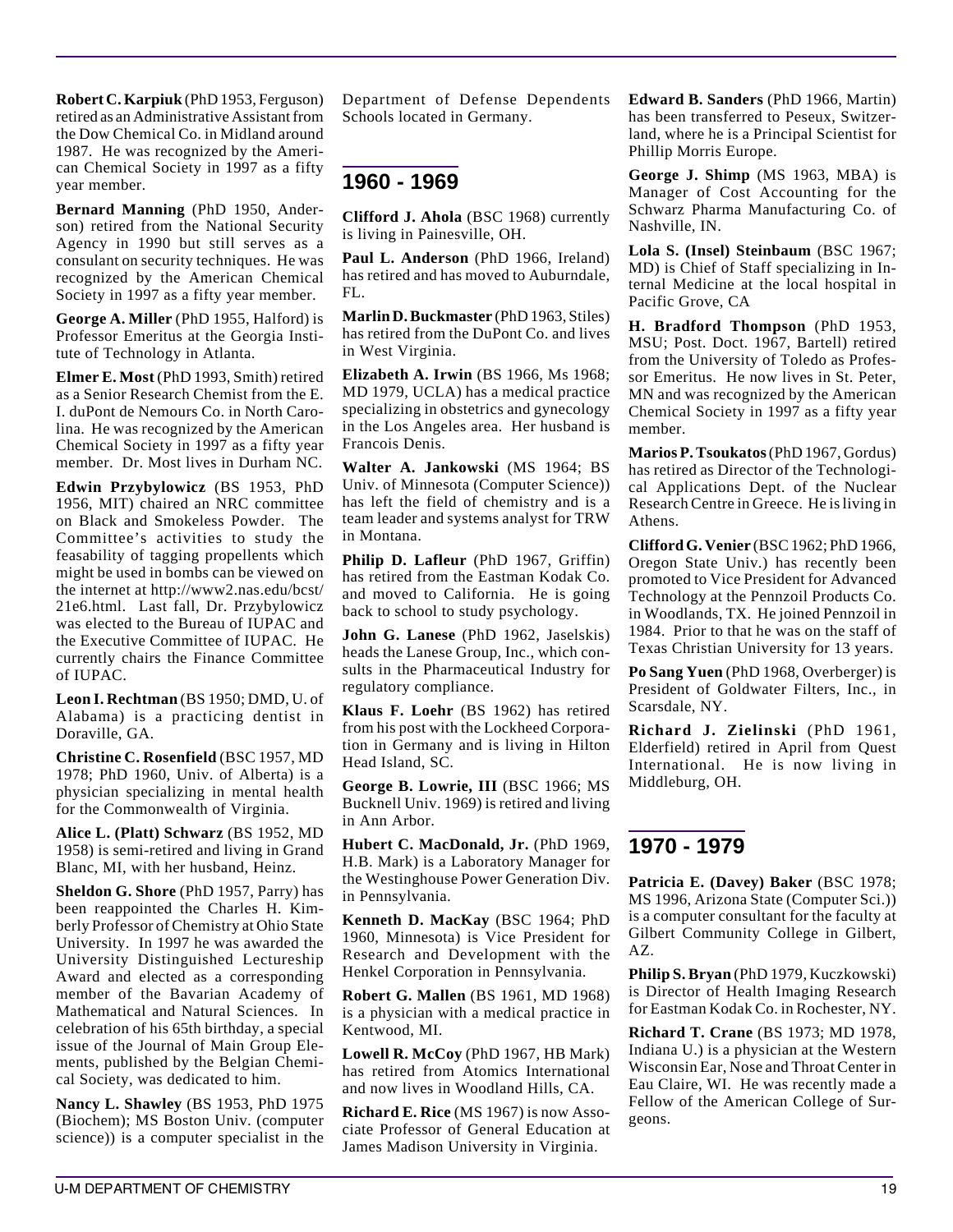**Robert M. Domeier** (BSC 1979; MD) is an emergency physician at St. Joseph's Hospital in Ann Arbor.

**Alan M. Donn** (BSC 1971; MS 1979, Sangamon State U. (Computer Sci.)) is a senior service manager for the IBM Corporation in Tampa, FL.

**Janet R. Elliott** (BSC 1983; PhD 1980, Calif. Inst. of Technology) has recently relocated to La Jolla, California, and joined Agouron Pharmaceuticals as a research chemist.

**Ruth E. Kelly Evans** (BSC 1979; PhD 1986, Wayne State U.) is a staff scientist for the Bayer Corporation in Berkeley, CA.

**Richard A. Kurnot** (BS 1979; MS 1982, Michigan State U.; MD 1986, Wayne State U.) is an urologist in private practice and also a clinical assistant professor at the Uniform Services University of Health Sciences in Bethesda, MD.

**Donald T. Freese** (BSC 1977; MS 1982, Drexel Univ.) is an Associate of W. L. Gore and Associates in Pennsylvania.

**Steven R. Geiringer** (BSC 1975, MD 1979) is Professor of Physical Medicine and Rehabilitation at the Wayne State Medical School. He and his wife, the former Karen Bantel, still reside in Ann Arbor where his wife is on the faculty of the Business School.

**Margaret M. (Martin) Goldberg** (MS 1978; PhD 1987, U. of North Carolina (Environ. Chem.)) is a chemist at the Argonne National Laboratory in Illinois.

**Duane D. Hall** (MS 1976, BS 1978 (Med Chem)) is a pharmacist for St. Mary's Hospital. He lives in Ada, MI.

**Mark A. Jandreski** (BSC 1979; PhD 1987, Univ. of Toronto (Clinical Biochem.)) is a customer support consultant for Chiron Diagnostics in Massachusetts. He is a Fellow of the National Academy of Clinical Biochemistry.

**Erich K. Jensen** (BSC 1974) is Director of Worldwide Clinical Training, Development and Standards, for Parke-Davis Pharmaceutical Research in Ann Arbor.

**Robert C. Job** (PhD 1971, Curtis) is a research chemist for the Union Carbide Corporation in Bound Brook, NJ.

**Robert D. Johnson** (BSC 1976; PhD 1981, U. of Calif/Davis) is living in Ridgefield, CT.

**Jeffrey D. La Haye** (BSC 1979) is manager of process and equipment engineering for Motorola Semiconductor Products in Cary, NC.

**Mary J. Leenheer** (MS 1978, PhD 1981 (Oceanic Science)) is living in West Richland, WA.

**Chaur-Sun Ling** (PhD 1976, Sacks) is a technology leader for the Monsanto Co. in St. Louis.

**James D. Lisius** (BSC+BSE 1977; PhD 1985, U. of Illinois (Chem. Eng.)) is a physics teacher living in Farmington Falls, ME.

**Eugene S. Lopata** (PhD 1973, Blinder) has joined the Technical Staff of the Watkins-Johnson Company in California.

**King Way Ma** (PhD 1975, Groves) is Business Director for Asia CRI International, a part of Royal Dutch Shell, in Singapore.

**Walter Maruszczak** (BS 1978, Dearborn) is a specialist in automotive applications for Solutia, Inc., in Rochester, MI.

**Eric M. Monberg** (PhD 1977, Kopelman) is a distinguished member of the technical staff for Lucent Technologies in Princeton, NJ. His research is in the field of semiconductor crystal growth and optical fiber mats.

**Betty Jeanne Morris** (BSC 1978; MS 1981, Texas A&M U.) has moved to Longmont, CO, where she is a delivery project executive for the IBM Corporation.

**Alan C. Mumby** (BSC 1972) has been moved to Strasbourg, France, as General Manager of the European Division of Johnson Controls, Inc.

**John S. Offord** (BS 1973; MBA 1984, U. of Iowa) is a senior staff engineer for Johnson Controls and living in Brighton, MI.

**Clayton B. Quinn** (PhD 1972, Wiseman) is manager of the specialty fluids and emulsions division of the General Electric Co. in Waterford, NY.

**Eric N. Randall** (PhD 1971, H.B.Mark) is a member of the technical staff of Lucent Technologies' Bell Laboratories in Georgia.

**Pamela K. (Brenkert) Reband** (BSC 1976; MD 1982, U. of Mississippi) is medical director in the Department of Anesthesiology for the Wilkes Regional Medical Center in North Carolina.

**Martin S. Skokan** (BS 1978) writes from Hungary that he has lived in that country since the Berlin Wall came down and has been fascinated by the transformation which has occurred.

**Peter L. Thomas** (BSC 1975, BSE 1978 (Elec. Eng.); PhD) is Assistant Professor of Science and Education at the University of Science & the Arts of Oklahoma at Chickasha.

**Mark H. Tucker** (BSC 1970, MD 1974) has been appointed Chief Medical Officer of commercial programs for Blue Cross - Blue Shield of Tennessee.

## **1980 - 1985**

**Edward W. Badger** (1983; MS 1980, U. of Toledo) is a senior information specialist with the Ashland Chemical Co. in Columbus, OH.

**Kerry A. Brandt**(PhD 1984, Overberger) is a senior information scientist with the Rohm & Haas Co. in Philadelphia, PA.

**Mark T. Brandt** (BS 1982, MD 1986) is a urologist in Chicago. He writes that he and Trisha Miki were married in Honolulu in April, 1998.

**Eugene P. Cisek** (BS 1984) is a chemist for Starks Associates, Inc., in Buffalo, NY.

**Marco A. Ciufolini** (PhD 1981, Koreeda) is a Professor in Organic Chemistry at the Universite Claude Bernard at Lyon, France.

**Bruce C. Crist** (MS 1980) is a sales representative for Varian Instruments, Chromatography Systems, stationed in Washington.

**Martin D. Dunne** (BSC 1982, BSE 1983 (Chem. Eng.)) is regional sales manager for Chem-Trend, Inc., in Tennessee.

**Robin L. Garrell** (PhD 1984, Krimm (Biophysics)) is an Associate Professor of Chemistry and Biochemistry at UCLA. She was awarded the 1997 Hanson-Dow Award for teaching excellence and is President Elect of the Society of Applied Spectroscopy.

**David H. Gorski** (BSC 1984, MD 1988; PhD 1994, Case Western Reserve (Cellular Physiology)) is a Fellow in Surgical Oncology at the University of Chicago.

**Juan Carlos Jaen** (PhD 1984, Marino) is the Director of Medicinal Chemistry for Tularik, Inc., in South San Francisco.

**Frederic W. Lickteig** (BS 1980) has been promoted to Lieutenant Colonel in the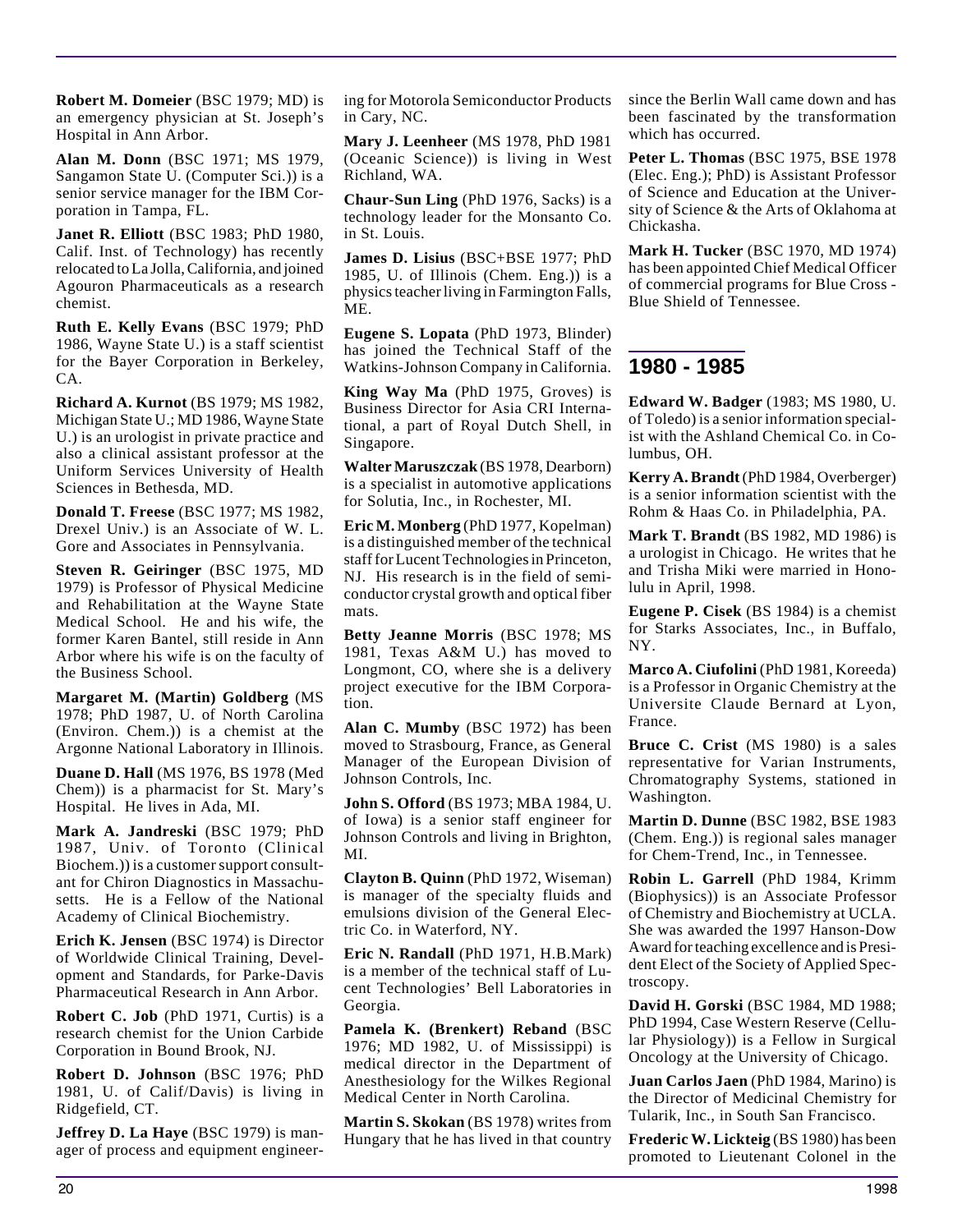Marine Corp. and assigned to the faculty of the Army Command and General Staff College at Fort Leavenworth where he will be the marine aviation advisor.

**Wan-Li Liu** (PhD 1980, Overberger; MBA 1993) is an advanced senior chemist for the Mobil Chemical Company in Edison, NJ.

**Melvin L. Luetkens** (PhD 1984, Sattelberger; MBA 1993, Chicago) is manager of business development for the Amoco Corp. near Chicago.

**Devi P. Malladi** (PhD 1981, Filisko/ Westrum) is manager of package development for Sun Microsystems in California.

**Richard W. Muth** (MS 1982) is the Executive Officer of the National Strike Force Coordination Center of the U.S. Coast Guard in Elizabeth City, NC.

**Jonathan C. Noetzel** (MS 1983) has been advanced to Lieut. Colonel and made Chief of the U.S. Air Force Operations Plans Division in Honolulu, HI.

**Jerome C. Pando** (BS 1984; PhD 1989, West Virginia U.) has recently been transferred to Sacramento, CA, where he is a senior chemist involved in chemical process development for the Aerojet Corporation.

**Paresh D. Patel** (BSC 1983, MD 1990, PhD 1990 (Neuroscience)) has returned to Ann Arbor as a Research Scientist in the Mental Health Research Institute and a Lecturer in child and adolescent psychiatry.

**Kristin Ann Peterson** (BSC 1983; PhD 1989, Stanford U.) is a Senior Research Scientist with Southwest Sciences, Inc., in Santa Fe, NM.

**Timothy D. Race** (BS 1980) has joined Corrosion Control Consultants and Laboratories in Lombard, IL.

**Renee Marie Rossi**(BSC 1982, MD 1986) is an Assistant Professor of Otolaryngology at the Southwestern Medical School of the University of Texas in Dallas.

**Joseph L. Sailors** (BSC 1984; MD 1991, Wayne State U.) reports he is now working for a PhD degree in molecular medicine. He is living in Port Washington, NY.

**Scott F. Stoeffler** (BSC 1983; MS 1986, Northwestern (Forensic Chem.)) is a senior research microscopist for McCrone Associates in Downers Grove, IL.

**Susan M. (Sosnowski) Szegedi** (BSC 1984) is a chemistry teacher at the Farmington Public Schools. She is also completing work for a MS degree at Michigan State University.

**Charles C. Tsai** (BS 1984, MD 1989) is serving as a cardiologist with the Gould Medical Group, Inc., in Modesto, CA.

**Gail E. (Ghastin) Underiner** (BS 1984; PhD 1989, U. of Wisconsin) is a senior process chemist for the Cauldron Process Chemistry Co. in Malvern, PA.

**William N. Vance** (BSC 1981; PhD 1986, Stanford U.) is a Research Associate at Stanford University, Chemistry Department.

**Robert B. Wilson, Jr.** (PhD 1981, Sattelberger) has been named Director of the Chemistry and Chemical Engineering Laboratory of the chemicals division of SRI International in Menlo Park, CA.

**Lili Yamasaki** (BS 1982; PhD 1991, U. of Texas Health Science Cntr./San Antonio) is an Assistant Professor at Columbia University, NY.

### **1986 - 1989**

**James S. Bartunek** (BS 1985; MD 1989, Wayne State Univ.) is in medical practice as a psyschiatrist. He lives in Orion, MI.

**Timothy G. Bee** (BS 1987; PhD 1993, Univ. of Massachusetts; MBA 1997, Carnegie Mellon Univ.) has joined International Specialty Products in Wayne, NJ, as a business analyst for new products.

**Pamela Bergquist** (MS 1987) currently is finishing up her PhD degree in chemistry at Clark University in Massachusetts.

**Janet L. Binder** (MS 1986) is working on her PhD degree in philosophy and women's studies at the University of Minnesota.

**Cynthia (Praski) Bolognese** (BSC 1989) is in the final stages of her PhD research in microbiology at the University of Maryland.

**Deborah W. Chen** (BSC 1989; PhD 1995, Stanford U.) has completed her postdoctoral appointment at the University of Cambridge, England, and has accepted a position with Zeneca Pharmaceuticals in Wilmington, DE. Her PhD degree erroneously was attributed to the Univ. of Wisconsin in the last Newsletter.

**David A. Cleary** (PhD 1986, Francis) is an Associate Professor of Chemistry at Gonzaga University in Spokane, WA.

**Jocelyn H. (Carag) Encarnacion** (MS 1988) is living in Creve Coeur, MO. She reports she has a three year old son.

**Jennifer (Petty) Guenther** (BS 1989; MA 1990, Columbia Univ. Teachers Coll.) is a physics teacher at the Troy (Mich.) Athens High School.

**John A. Hovanesian** (BS 1988, MD 1992) is a Visiting Assistant Professor of Opthamology at the Univ. of California in Los Angeles.

**Joseph T. Jarrett** (BSC 1988; PhD 1993, MIT) has accepted an appointment as an Assistant Professor of Biophysics at the University of Pennsylvania in Philadelphia.

**Thomas J. Johnson** (BSC 1987; MBA, Michigan State) is manager of Laboratory Services for the KMart Corp. in Detroit.

**Nancy Mae Kemling** (BS 1986; PhD 1996, Wayne State U.) is a Research Associate in the Childrens Hospital of the Wayne State University Medical School.

**Donna Kay (Dickie) Kniffen** (BSC 1986; MS Oakland Univ. (Statistics)) is a customer lane leader for the BASF Corporation near Detroit.

**William J. Kronenberg** (BSC 1986) has been disabled since 1993 and unable to work.

**Mary Beth (Westerdale) Kubitsky** (BS 1987; MS 1995, Eastern Michigan U.) is a lecturer in physics at Eastern Michigan University in Ypsilanti.

**Mark H. Levy** (BSC 1986; PhD & MD 1990, U. of Illinois) is in medical practice with "Physicians of the North Shore" who provide medical services for Skokie and Northern Illinois. He also is a lecturer on lipid research, an Associate Professor at Rush Medical Center and a physician for a major NBA team.

**Daniel J. Link** (BS 1988, MD 1992) is an anesthesiologist with Burnham Anesthesiology in Chicago.

**Shu-Ching Ma** (PhD 1989, Meyerhoff) is a Senior Scientist at Sendx Medical, Inc., in Carlsbad, CA.

**Julie-Ann Mancewicz** (BS 1987; MS 1989, Penn State Univ) is attending the University London studying art restoration. She and Ruhi Arslanoglu were married in 1995.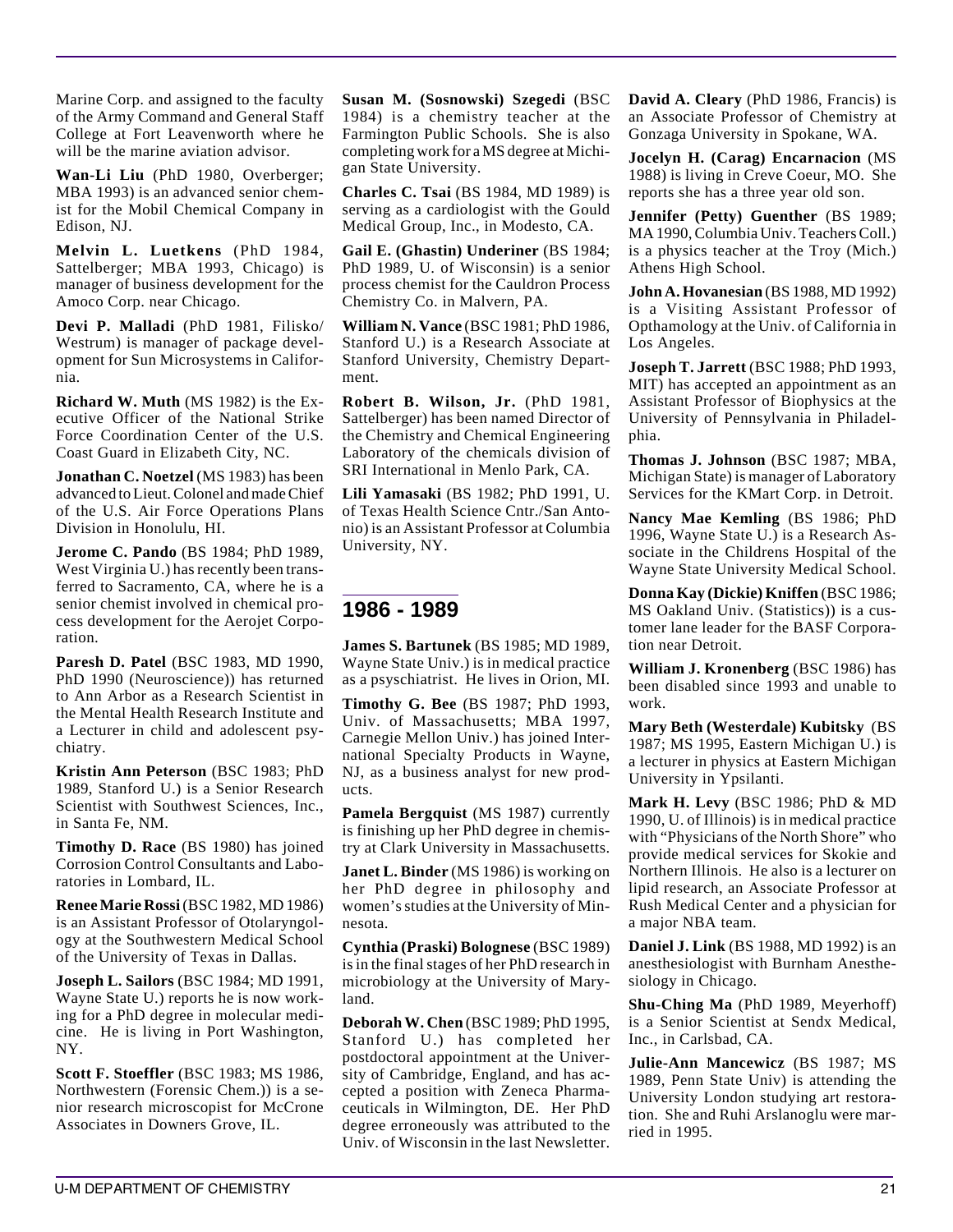**Chris J. Noah** (BSC 1987; MD 1991, Wayne State Univ.) is a family practice physician in Cheboygan, MI.

**Jung Ki Park** (BS 1985; MD 1989, Case Western Reserve Univ.) is a physician in Fort Lee, NJ, specializing in obstetrics and gynecology.

**Michael K. Rosen** (BS 1987, BSE 1987; CPGD 1988, Cambridge U.; PhD 1993, Harvard) is an Assistant Member in the Cellular Biochemistry and Biophysics Program at the Sloan-Kettering Cancer Center in New York. His research program involves the use of NMR in structural biology. He and Yuh Min Chook were married June 30, 1996.

**Ellen D. Roussey** (BS 1988) reports she will be a stay-at-home mom for a while looking after Alexandria, 2 years, and Cullen, 5 mos.

**John A. Sandin, III** (BS 1989, MD 1993) is a fifth year neurosurgery resident at the University of Wisconsin hospital in Madison.

**Mia Ruth Schmiedeskamp** (BSC 1988; PhD 1996, Univ. of Washington (Biochem)) is a freelance science writer living in Issaquah, WA. Her articles have appeared in Scientific American.

**Benjamin J. Schwartz** (BS 1986; PhD 1992, Univ. of California/Berkeley) is an Assistant Professor of Physical Chemistry at the Univ. of California at Los Angeles.

**Marc H. Settineri** (MS 1988, MD 1992) is an anesthesiologist at the Cortland Memorial Hospital in Cortland, NY.

**Leo R. Sharkey** (BS 1986; MS 1996, Ohio State U. (Mech. Eng.)) works for the Microelectronics Division of the IBM Corporation in Burlington, VT.

**Jeffrey T. Strnad** (BS 1987; PhD 1992, Carnegie Mellon Univ.) is a Technology Specialist with the Stepan Company near Chicago.

**David P. Voss** (BSC 1986; MS 1990, Michigan State U.) is the General Chemistry Laboratory Coordinator for Michigan State University in East Lansing.

**William J. Weadock** (BSC 1988, MD 1992) is a Fellow at the University of Michigan specializing in cross-sectional imaging.

**Ann E. (Lukens) Weise** (BS 1988) is an Environmental Health Specialist for the Boulder County Health Department in

Colorado. She and Cameron Weise were married in August of 1977.

**P. Douglas Williams** (PhD 1985, Curtis) is the Instrument Laboratory Manager for KALSEC, Inc., in Kalamazoo, MI.

**Michael G. Yang** (BS 1989) is a Professional Products Representative for Roche Laboratories, headquartered in Lancaster, NY.

**Carolyn Ann Zanta** (BS 1986; PhD 1997, Purdue Univ. (Biology)) is working via telecommuting as a software design specialist for the Purdue University Biomedia Center. She is living in Champaign, IL.

### **1990 – 1993**

**Diane L. Babuts** (BS 1991; MD 1995, U. of Rochester) is a resident physician in pediatrics at the Children's Hospital, Strong Medical Center, Rochester, NY.

**Lainie N. Baumgarten-Hoover** (BS 1990, MD 1994) is a pediatrician in Gaithersburg, Maryland. Her husband, David M. Hoover (PhD 1997, Ludwig (Biophysics)) is a Fellow at the National Cancer Institute in Gaithersburg.

**Teresa Sue (Layne) Becse** (BSC 1991) is a chemistry services manager for MEMC Southwest in Sherman, TX.

**Randall C. Boehm** (PhD 1991, Lohr) is employed by the Intercontinental Chemical Co. in Loveland, OH.

**Jean Marc Bovet** (BSC 1986, PhD 1993, Sharp) is Vice President for Investigational Pharmaceutics at Cirrus Pharmaceuticals, Inc., in Durham, NC.

**Mary P. (Andrews) Bradley** (MS 1990, PhD 1993, Crippen (Pharm. Chem.)) is a research scientist with the Rhone-Poulenc Agricultural Products Co. in Research Triangle Park, NC.

**Linda M. Briggs** (PhD 1990, Pecoraro) has left the chemistry field and is pursuing a career in physical therapy.

**Stephen J. Brocchini**(PhD 1990, Lawton) is a lecturer at the Center for Polymer Therapeutics, School of Pharmacy, University of London, England.

**William D. Burk** (BS 1991; JD 1996, Geo. Washington Univ.) is an attorney with Kirk Rankin and Associates in Rockville, MD.

**Mike G. Chemaly** (PhD 1994, Griffin) is employed as a field scientist and lab chemist by the Earth Resources Corporation in Pennsylvania. He reports that he and Virginia Montalvo were married in September of 1997.

**Tracy L. (Hill) Chinigo** (BS 1990) is an analytical research scientist at Wyeth-Ayerst Research Laboratories in Pearl River, NY.

**Joe S. Chomchai** (BSC 1990; MD 1994, Wayne State Univ.) is a physician specializing in otolaryngology at the Detroit Medical Center.

**Amy Jo (Wiersma) Cowart** (BS 1993; MD 1997, Michigan State Univ. (Osteopathy)) is a Family Practice Resident physican at the University of Massachusetts Medical Center.

**Scott P. Damask** (BS 1993) is an Associate Scientist with the Parke Davis Pharmaceutical Research Laboratories in Ann Arbor. He is in the Cell Biology and Vascular and Cardiac Diseases section.

**Jon P. Degnore** (BS 1991; PhD 1997, Univ. of Florida) has joined the National Institutes of Health in Bethesda where he is doing research in Biophysical Chemistry.

**Julie Ann Dixon** (BSC 1992; PhD 1997, Univ. of Illinois) is doing postdoctoral research at Yale University.

**Lhanh-Dung T. Do** (BS 1991; MS) is a staff mass spectroscopist for the University of Illinois at Chicago.

**Christopher Espinosa** (BSC 1992; MD 1997) is a resident physician living in Oak Park, IL.

**Kevin J. Forrestal** (BS 1990; PhD 1997, U. of Calif./Irvine) is a senior research chemist with Quantum Materials, Inc., of San Diego, CA.

**Brent M. Fuller** (BSC 1993; MD 1997, Wayne State U.) is a resident physician in internal medicine and pediatrics at William Beaumont Hospital in Detroit.

**Anne L. Gillian-Daniel** (BSC 1993) was married on May 24, 1997.

**Ravi Gutta** (BS 1990; MD 1995, Wayne State Univ.) is a resident physician in ophthamology at the University of Illinois in Chicago.

**Monica A. Guzman-Rojas** (MS 1993) is living in Tucson, AZ.

**Bryan R. Harvey** (BSC 1991; DDS 1997, Columbia Univ./NY) is a resident specializing in oral and maxillofacial surgery at the Ohio State University in Columbus.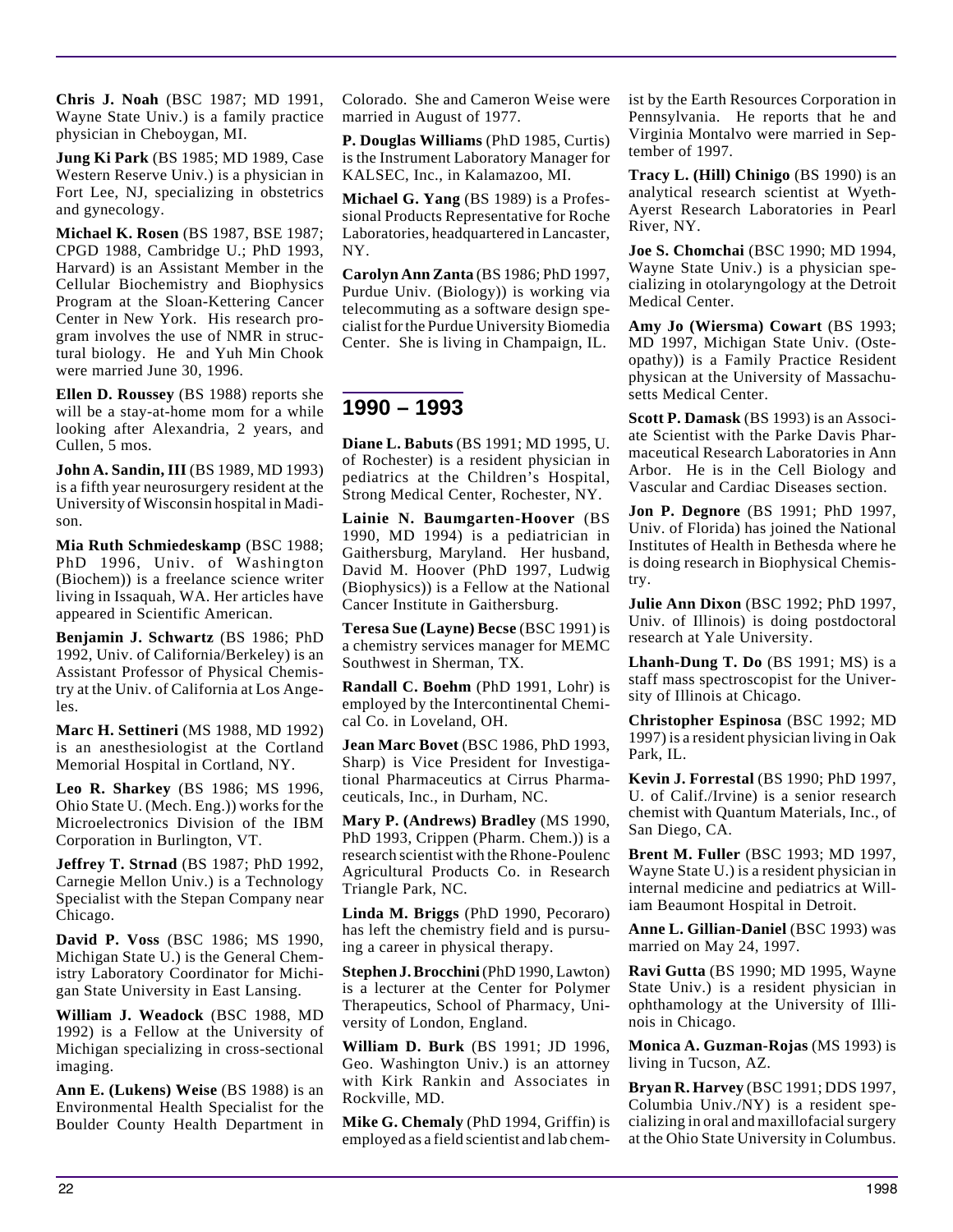**Suzanne M. Harvey** (BS 1991; JD 1997, Franklin Pierce Law Center) is an attorney specializing in intellectual property for Weintraub and Brady in Bingham Farms, MI.

**Jeffrey D. Hsi** (PhD 1990, Koreeda; MS, Indiana Univ.; JD, Rutgers Univ.) is an attorney in Chicago.

**Steven G. Karseboom** (BSC+BSE 1990; PhD 1997, U. of Texas/Austin (Chem. Eng.)) is a Senior Research and Development Engineer for the Albermarle Corporation in Baton Rouge, LA.

**Sonya S. Khatana** (MS 1990) is living in Leawood, KS.

**Mitchell E. Klausner** (BS 1993; MD 1997, Medical Coll. of Ohio) is a resident physician in Internal Medicine at the University of Cincinnati Hospital.

**Albert H. Li** (BS 1991; MD 1997, Wayne State U.) is a resident physician in general surgery at William Beaumont Hospital in Detroit.

**Michael X. Li** (PhD 1997, Lubman) is a research investigator for Bristol-Myers Squibb in Wallingford, CT.

**Kei-Lee Liu** (PhD 1994, Morris) is a senior process chemist with DuPont Taiwan, Ltd., living in Chung-Li, Taiwan.

**Michalis G. Nicolaou** (BS 1990; PhD 1996, U. of Kansas (Pharm. Chem.)) is a staff scientist with Amylin Pharmaceuticals in San Diego, CA.

**Jennifer M. Pace** (BSC 1991; PhD 1997, Wisconsin) is a postdoctoral research associate at the University of North Carolina in Chapel Hill.

**Kathleen A. (Lengemann) Packard** (BS 1991) is teaching chemistry in the Anne Arundel County Schools in Maryland. She is pursuing a MS degree in education at Towson University.

**Suhithi M. Peiris** (BS 1991; PhD 1996, U. of Chicago) has accepted an appointment as a research chemist at the Naval Research Laboratory in Washington, DC. She will be doing research on the reactions of energetic materials at high and pressures.

**Anh Kim (Duong) Pham** (BS 1992) is a medical sales representative for G. D. Searle Pharmaceuticals in Grand Rapids, MI.

**Kimberly A. Pummill** (BSC 1993; MD 1997, Wayne State Univ.) is a resident physician in general surgery at Detroit Medical Center.

**Jeffrey A. Read** (PhD 1993, Francis) is a Senior Battery Scientist with AER Energy Resources, Inc., in Atlanta.

**David T. Reichel** (PS 1993; MD 1997, Wayne State U.) is a resident physician in internal medicine at the Orlando Regional Medical Center in Florida.

**Robert K. Reynolds** (BS 1991) is a quality assurance engineer for the Allied Signal Co. (ADCO) in Jackson, MI.

**Scheherazade Rostam-Abadi** (BSC 1993) is a teacher in the Outdoor Education Program of Nature's Classroom in Royal Oak, MI.

**Andrew A. Russell** (BS 1993; MD 1997, Medical Coll. of Ohio) is a resident physician in family practice at the Sharp Memorial Hospital in San Diego, CA.

**David J. Schwartz** (BS 1990; PhD 1996, U. of Calif./Berkeley) is a senior research chemist with the Dow Chemical Co. in Freeport, TX.

**William J. Smith, III** (MS 1993) went to work for Eli Lilly & Co. on completion of his MS degree. After three years with them, he was given an educational leave of absence to complete his doctoral work with Prof. W. R. Roush at Indiana. When Prof. Roush left Indiana to come to Michigan, Bill accompanied him and is now back in graduate school in Ann Arbor.

**Michelle M. (Poppelreiter) Spencer** (BS 1991, B.Pharm. 1995) is employed as an Oncology Clinical Pharmacy Specialist at Loma Linda University Medical Center in California.

**Kimberly Ann (Kramer) Stickland** (BS 1992; PhD 1997, Univ. of Arizona (Pharmacology)) is a Postdoctoral Fellow at the Arizona Cancer Center in Tucson, AZ.

**Ramachandran P. Subrayan** (PhD 1993, Rasmussen) is a research and development chemist for King Industries in Norwalk, CT.

**Weihong Tan** (PhD 1993, Kopelman) is an Assistant Professor at the University of Florida at Gainesville. In the last year he has been honored with a Young Investigator Award from the Arnold Beckman Foundation, a Faculty Career Award from the National Science Foundation and a Young Investigator Award from the Office of Naval Research.

**Him-Tai Tsang** (PhD 1990, Penner-Hahn) has moved to Maryland where he is an Instructor in Chemistry at Montgomery

College. His wife, Mei-Ching Fok, is a physicist at the Goddard Space Flight Center nearWashington.

**Benson Tsai** (PhD 1990, Overberger) and his wife, **Shu-Ching Ma** (PhD 1989, Meyerhoff), both are employed as research chemists by the Sendx Medical Corporation in Carlsbad, CA.

**Richard L. Waite** (BS 1991) is a chemistry teacher at the Mother Guerin High School in River Grove, IL.

**Li-Wei Xu** (PhD 1991, U. of Chicago; Postdoctoral 1993, Kuczkowski) is a Visiting Assistant Professor of Physics at the University of Toledo.

**Jennifer W. Zalenko** (BS 1993) is a consultant for the Sandy Corporation near Detroit.

### **1994 – 1998**

**Angela R. Adams** (BSC 1997) is a territorial business manager for Bristol-Myers Squibb with headquarters in Miami, FL.

**Theresa M. Ambrose** (PhD 1997, Meyerhoff) is a postdoctoral fellow in clinical chemistry and pathology at Washington University of St. Louis.

**Laura J. (Emerich) Anna** (PhD 1996, Marino) is an Assistant Professor of Chemistry at Millersville University in Pennsylvania.

**Edward J. Armbruster** (BS 1995; MA 1998, Boston Univ.) is a laboratory supervisor in rheumatology at the Boston University School of Medicine.

**Michael J. Baldwin** (PhD 1992, Stanford U.; Postdoc 1997, Pecoraro) has accepted a position as Assistant Professor of Chemistry at the University of Cincinnati. His wife is **Kimber G. Clark** (PhD 1994, Penner-Hahn).

**Jerrell D. Brenner** (PhD 1995, Barker) is a Postdoctoral Fellow in the Chemistry Department of the University of Pennsylvania in Philadelphia.

**Claudia C. Cotca** (BSC 1997) is an intern with Parke-Davis in Ann Arbor.

**Brian P. Davies** (BS 1997) is employed by Phyto Laboratories in Germany.

**Bonnie L. Dickler** (BSC 1997) is pursuing a degree in applied physiology with plans to graduate in June of 1998.

**Trung M. Doan** (BS 1996) is a territory manager for Warner Chilcott Co. in phar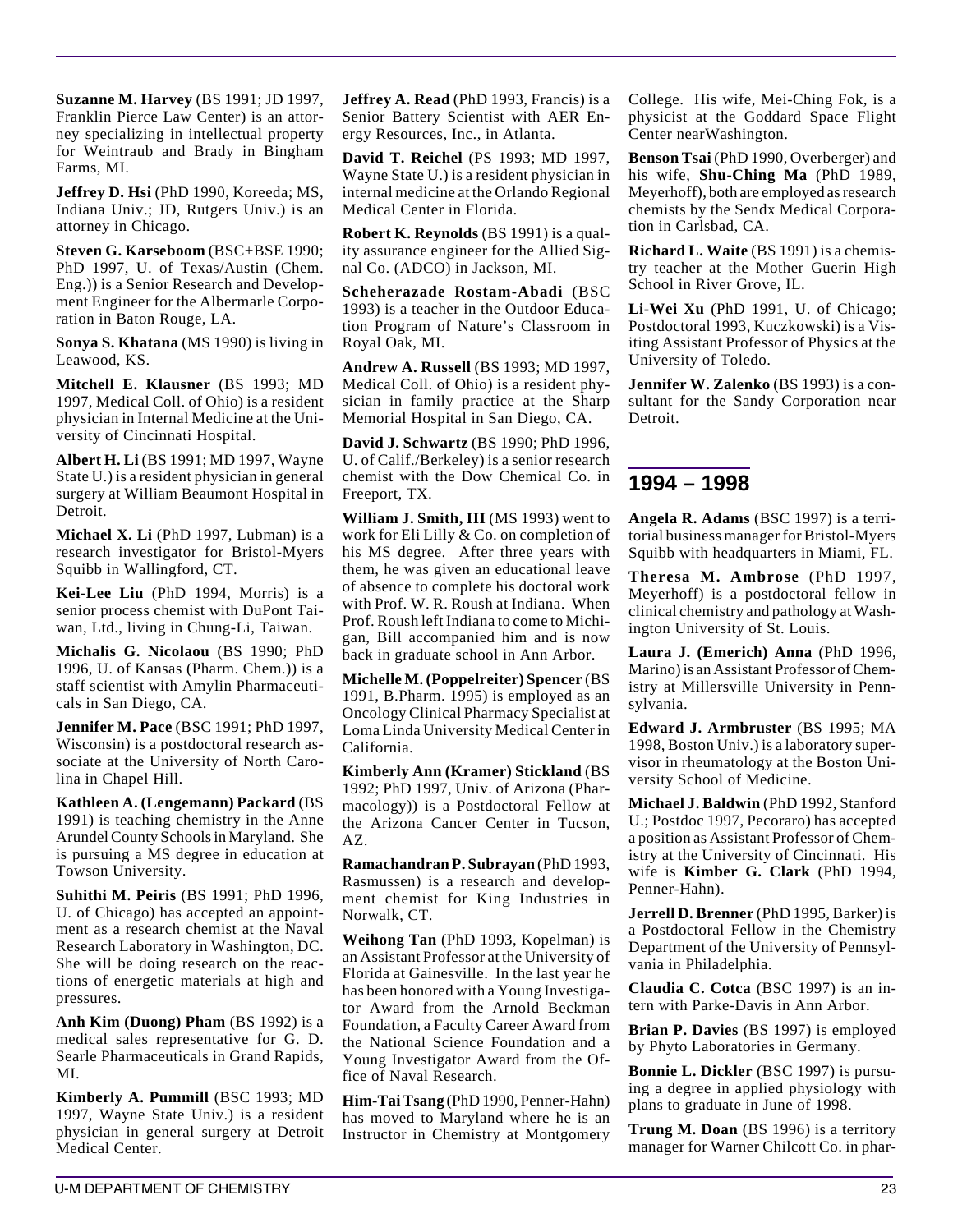maceutical sales. He is stationed in the Detroit area.

**Danette A. Domagala** (BS 1996) has been advanced from intern to synthetic organic chemist for the Warner-Lambert Parke-Davis Research Laboratories in Ann Arbor.

**Scott H. Druker** (PhD 1995, Curtis) works as a research chemist for the FMC Corporation in Doylestown, PA.

**Alexander P. Ducruet** (BS 1997) is temporarily working as a research specialist in surgical oncology at the University of Pittsburgh Medical Center.

**Ken Wen-Kui Fang** (PhD 1997, Pearson) has accepted a position as research chemist with Allergan, Inc., in Irvine, CA.

**Brendan J. Foran** (PhD 1996, Lee) is a materials analyst with the SEMATECH Corp. in Austin, TX.

**Luis A. Gomez** (BS 1995 (Chemistry & Physics)) is an engineer for OSMIC Coatings, in the Detroit area.

**Nancy W. Goroff** (PhD Univ. of California/Los Angeles; Postdoctoral 1996-97, Ege/Coppola) has joined the Department of Chemistry at the State University of New York at Stony Brook.

**Sridhar Govindarajan** (PhD 1997, Goldstein) has accepted a position as scientist with Sulfonics, Inc., which is associated with the University of Florida at Gainesville.

**Tony O. Greco** (BS 1997) is a chemist with Instrumentation Laboratories in Ann Arbor.

**Charles W. Gundlach** (MS 1996) reports that he and Marnay Zell were married in August of 1997. He is continuing as a graduate student in Chemistry at Michigan.

**Xuan Guo** (PhD 1996, Meyerhoff) is a research scientist with Lifescan, Inc., in San Jose, CA.

**Ling He** (MS 1996) is a senior scientist for the Schering-Plough Corporation in New Jersey.

**Samir N. Kelada** (BS 1997) plans to enter the School of Public Health at the University of Michigan in the fall of 1998.

**Burton H. Kim** (BS 1997) is an account manager assistant with Kletner Advertising in New York. Kletner Adv. handles health care and pharmaceutical accounts.

**Danny Sung-Ung Kim** (BS 1995) works as a research chemist for the Unilever Research Corp. in Flushing, NY.

**Yongseong Kim** (PhD 1996, Morris) is a Postdoctoral Research Associate at the Los Alamos National Laboratory in New Mexico.

**Chad A. Link** (BS 1997) is working temporarily at Henry Ford Hospital in Detroit. He plans to enter the Michigan State College of Osteopathy in August of 1998.

**Hui Liu** (PhD 1997, Rasmussen) has a postdoctoral position with the Coating Research Institute at Eastern Michigan University in Ypsilanti.

**Nicole R. (Ramberger) Lockhart** is a research associate with Lumigen, Inc., in Detroit.

**Holly J. Logue** (BS 1997) is living in Saline, MI.

**Todd J. Marion** (BSC 1994) is a chemist for the Ashland Chemical Co. in Texas.

**Paul Milne** (PhD 1996, Lubman) is seeking employment in the Ann Arbor area. His wife, Elizabeth A. Todd (PhD 1996, Morris) is employed by Kaiser Optical Systems in Ann Arbor.

**Michel Molinier** (Post doctoral 1998, Curtis) has accepted a position with Allied Signal Environmental Catalysts in Tulsa, OK.

**Nicole N. (Miller) Morris** (MS 1995) is an Advanced Research Chemist in the Abrasives Division of the 3M Co. in Minneapolis.

**Suzanne M. (Argentine) Olds**(PhD 1995, Francis) has accompanied her husband to Thailand where he is involved in setting up a new refinery.

**Athanasia D. Panopoulos** (BSC 1997) is engaged in pharmaceutical research on HIV proteases at the Warner-Lambert Parke-Davis Laboratories in Ann Arbor.

**Andrew J. Phelka** (BS 1997) is a Peace Corp. volunteer teaching chemistry in Namibia, Africa.

**Jonathan M. Plawchan** (BSC 1997) is working for PICON, Inc., in Detroit.

**Stuart H. Pullen** (PhD 1998, Sension) currently is a postdoctoral scholar at Duke University working with Prof. John Simon.

**Guangyu Qian** (PhD 1996, Lubman) is a research scientist for the Chiron Corporation in Emeryville, CA.

**Aaron M. Raphael** (BS 1996) finds law school at Emory University challenging plus being a member of the Internation Law Review requires a lot of attention.

He plans to specialize in intellectual property.

**Michael T. Render** (BS 1995) is employed by the Akzo Nobel Co. in Troy, Michigan. His work involves the synthesis of acrylic emulsions, polyesters, polyurethanes and analysis of various mixtures of these polymers.

**Pamela Riggs-Gelasco** (PhD 1995, Penner-Hahn) appeared in the Nov. 3, 1997, issue of C&E News as a participant in the MIT "Conference on Careers in Education at Principally Undergraduate Institutions". She is a postdoctoral scholar working with Dr. JoAnne Stubbe at MIT.

**Ben A. Robinson** (BSC 1996) has a job with Janssen Parmaceutica in Ann Arbor, a Belgian Company which maintains a small laboratory in Ann Arbor.

**Luis Rodriguez** (BS 1997) is living in Chicago.

**Steven W. Roeder** (PhD 1997, Gordus) is a chemist with the Tetra Technologies Corporation in Texas.

**Pernilla Rollin** (MS 1997) is a scientist for the Hoffmann-LaRoche Corporation in New Jersey.

**Charles P. Rospierski** (BSC 1994) is in the MBA program at Ohio State University.

**Robert D. Schiller** (MS 1994) is a senior development chemist for the BASF Corporation in Wyandotte, MI.

**Reed G. Selby** (BS 1997) is a pharmaceutical sales representative for Abbott Laboratories stationed in California.

**Karen E. (Ramos) Sexton** (BSC 1995) is a research chemist with the Esai Research Institute in Andover, MA.

**Ted A. Skolarus** (BSC 1997) is a user planning analyst in the computer support division of the Ford Motor Company. He also has an independent business accessing the Amway Servicing Corporation.

**Eleanor Jane Slater** (BS 1997) is a product development chemist for PPG Industries in Natrona Heights, PA.

**Jeffrey D. Smithers**(BSc 1997) is spending the 1997-98 year as a Fulbright Scholar in Lubeck, Germany. He plans to enter the Vanderbilt University Medical School in the summer of 1998.

**Jennifer A. Sowinski** (PhD 1997, Toogood) has accepted a position as research investigator for the Searle Pharmaceutical Co. in Skokie, IL.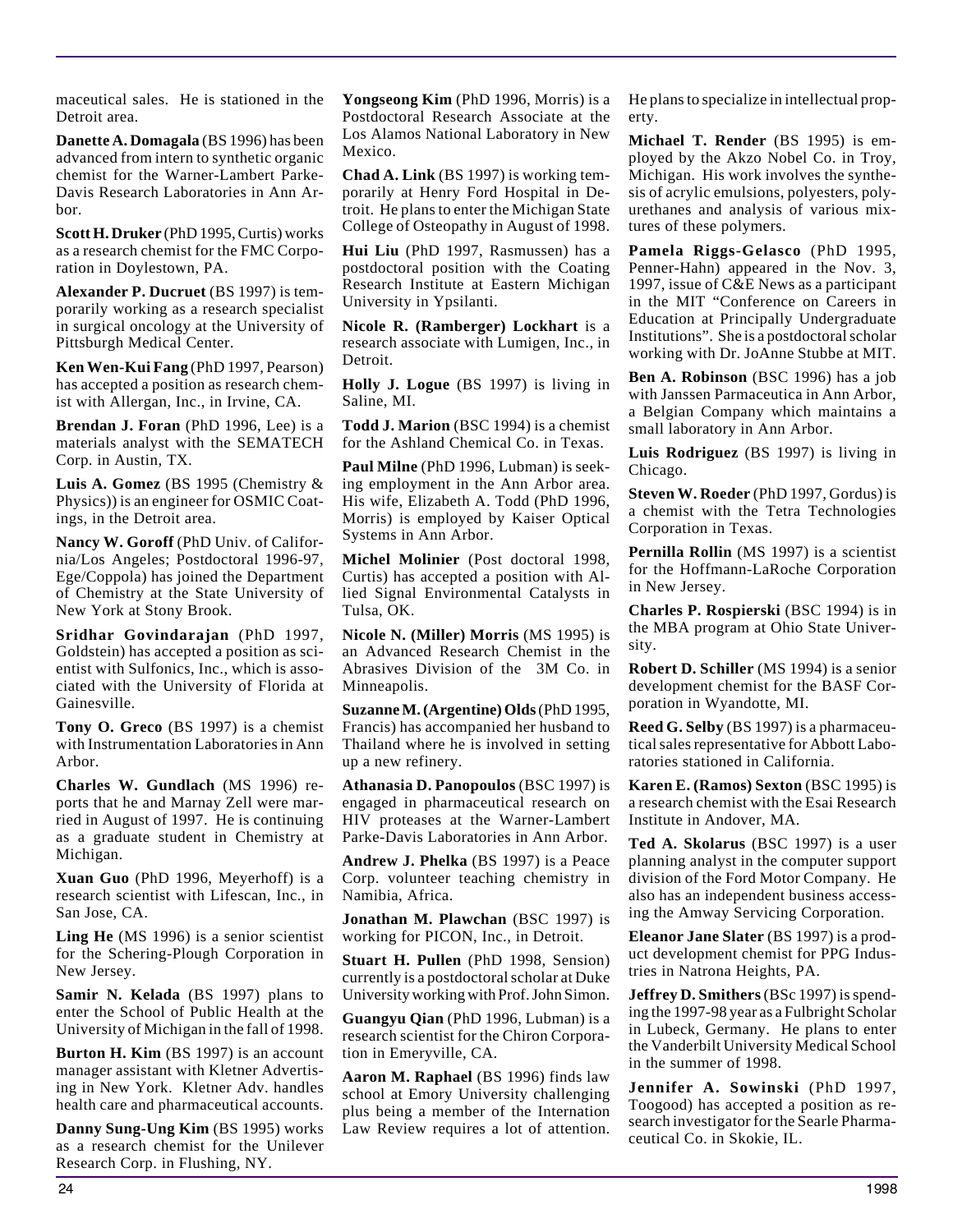**Tresa M. Staeven** (BSC, BSE 1997) is a report coordinator for Weyco, Inc., in East Lansing, MI.

**Karin Ann Stein** (MS 1996) is a research scientist for Microcide Pharmaceuticals in San Jose, CA.

**Chad A. Van Huis**(BSC 1997) is a chemist at the Warner-Lambert Parke-Davis Research Laboratories in Ann Arbor.

**Seth J. Vander Muelen** (BS 1995) is a research analyst with Buck Consultants in Cleveland Heights, OH.

**Rajesh S. Walavalkar** (PhD 1994, Pearson) has been transferred to Asbury Park, NJ, by his employer, the Libenn Aroma Co., a perfume and aroma manufacturer.

**Yamin Wang** (PhD 1998, Koreeda) is a research chemist for the Pharmaceutial Division of the Bayer Corporation in West Haven, CT.

**Brian C. Weinrick** (BS 1996) is a science teacher with the Peace Corp. stationed in Eritrea.

**Kevin R. Winer** (BS 1997) is employed at the Regional Criminalistics Laboratory of the Police Department in Kansas City. He does DNA and trace evidence analyses.

**Ziyan Wu** (PhD 1994, Moore/Lee) is a project leader for the Essex Specialty Products Corp., a subsidiary of the Dow Chemical Co. She and her husband, Zhijian Zhu, live in Southfield, MI.

**Zhijian Zhu** (PhD 1996, Townsend) is on the scientific staff of the Parke-Davis Pharmaceutical Research Laboratories in Ann Arbor.

THE FOLLOWING NEWS ITEMS ARE FROM NON-ALUMNI FRIENDS OF THE CHEMISTRY DEPARTMENT

**Mary Sue (Kellams) Rulfs**, wife of former Professor **Charles L. Rulfs**, has moved to Iowa City, IA, to be near her daughter.

(If errors or misstatements are noted in any of the news items, the editors of the Newsletter would appreciate their being called to their attention. Mistakes can, and do, creep in inadvertently or due to errors in the official records. Corrections can easily be inserted in the next edition.)

# In Memoriam

We were sorry to learn of the deaths of the following alumni, alumnae and friends of the Department.

**Gladys C. Barth**, former employee of the Chemistry Store, died November 10, 1997 in Dixon, IL. Older alumni will remember Gladys as the major domo of the second floor dispensing stand who ruled dispensing and returns with an iron hand for 28 years. She was a former army nurse, administered her domain in true army style, and was somewhat of a legend in the Department. The stand was never the same after she retired.

**Jeremy K. Burdett**(MS 1968; PhD 1972, Univ. of Cambridge, England(Phys Chem)) died unexpectedly in 1997 in Kalamazoo, MI. The day before he had been in Ann Arbor as the guest of the Department and had given a talk. At the time of his death, he was a Professsor of Chemistry at the University of Chicago.

**John Controulis**(PhD 1950, Bachmann) died May 30, 1997 in Morristown, NJ. He retired from Warner-Lambert Corporation as Manager of Product Evaluation and Planning.

**Russell E. Curtice** (BS 1953; PhD 1964, Oregon State Univ.) died in 1996 in Philadelphia. He was an Emeritus Assistant Professor of Chemistry at the University of Rutgers at Camden. He left a bequest to the Department endowment fund.

**Vincent M. Drost** (AB 1932, MS 1934) died of pancreatic cancer on May 30, 1997 in Summerland Key, FL. His wife, Wilver I. (Brown) Drost, also a Michigan graduate although not a chemistry major, predeceased him in 1993.

**Carl E. Evans** (MS 1932) died February 12, 1995 in Sandusky, OH. Before retiring, he had been Vice President for Production at the Sandusky Foundry and Machine Company.

**Jean M. (Rogers) French** (BS 1948) died on August 3, 1996 in Oak Ridge, TN. She had been employed as an analytical chemist by the Union Carbide Corporation in their Y-12 plant at Oak Ridge.

**Oswald H. Greager** (PhD 1929, F.E. Bartell) died October 8, 1996 in Kennewick, WA. He had been a research chemist with the General Electric Company.

**Elbert H. Hadley** (BS 1936, MS 1937; PhD 1940, Duke Univ.) died in North Adams, MA.. He was Emeritus Professor of Chemistry and former Dean of the College of Science at Southern Illinois University at Carbondale.

**Philip F. Jackisch** (PhD 1965, Ireland) died in Baton Rouge, LA. He had been a research chemist for the Ethyl Corporation in Baton Rouge.

**Warner M. Linfield** (MS 1941, PhD 1943 (Pharm Chem)) died in Tamarac, FL. He had been a research leader at the U.S. Department of Agriculture Regional Research Laboratory in Philadelphia.

**Edward L. Morehouse** (BSC 1942) died in 1992. No details are available.

**Lloyd R. Rexer** (BS 1947) passed away in 1997. He retired from the Chrysler Corporation and was living in Trenton, MI.

**Bernard W. Rottschaefer** (PhD 1939, Schoepfle) died in 1998, in Wyomissing, PA. Further details are not available.

**William S. Struve** (BS 1937, PhD 1940, Bachmann) died in 1997 in New Jersey. He retired as Director of Color Research.

**Doris M. (Shapiro) Trevas** (MS 1939) died on July 18,1997 in Manhasset, NY. She was a Professor at Nassau Community College.

**James H. Zwemer** (MS 1948) died in Lithonia, GA in 1997. He retired as Vice President of the Environmental Chemistry Division, Monsanto Company.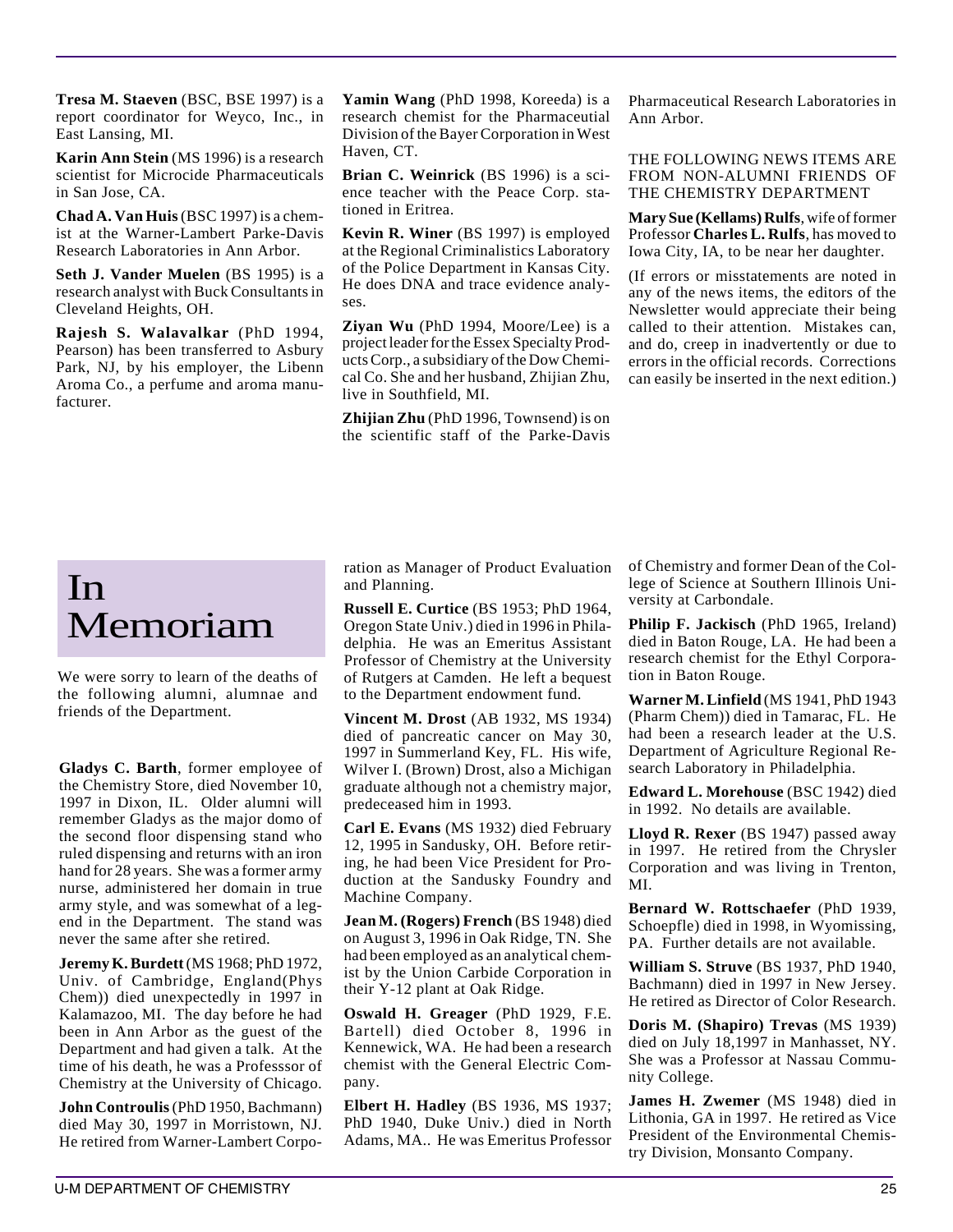# **FACULTY**

- **Arthur J. Ashe III**, Professor. *Organometallic Chemistry.*
- **Mark M. Banaszak Holl**, Assistant Professor. *Synthetic and Mechanistic Solution, Surface, and Solid State Chemistry.*
- **John R. Barker**, Professor. *Atmospheric, Oceanic and Space Sciences and Chemistry, Chemical Kinetics, Atmospheric Chemistry.*
- **Larry W. Beck**, Assistant Professor. *Analytical NMR spectroscopy of Materials; Zeolite Catalysis*
- **Mary Anne Carroll,** Associate Professor Chemistry, Atmospheric, Oceanic and Space Sciences. *Atmospheric Chemistry.*
- **Brian P. Coppola**, Associate Professor, Organic Chemistry. Coordinator of Undergraduate Organic Chemistry Curriculum. *Science Learning and Instructional Methods.*
- **Gene H. Cordes**, Professor, Chemistry and Medicinal Chemistry. *Molecular Design; Enzymatic Reaction Mechanisms; Biochemistry.*
- **Dimitri Coucouvanis**, Professor. *Synthesis, Structures and Reactivities of Metal Clusters and Supramolecules.*
- **James K. Coward**, Professor, Medicinal Chemistry and Chemistry. *Bioorganic Chemistry and Medicinal Chemistry.*
- **M. David Curtis**, Professor. *Organometallic and Conducting Polymers.*
- **Thomas M. Dunn,**Professor. *Optical Spectroscopy of Large (benzenoid and fused ring systems) and Small (mainly heteronuclear di- and triatomic) Molecules. R2PI Jet Spectra of Condensed Ring Aromatic Molecules and the Study of Conformers and their Possible Interconversion.*
- **Seyhan N. Ege**, Professor. *Heterocyclic Reactive Intermediates.*
- **B. J. Evans**, Professor. *Solid State Chemistry: Electronic and Magnetic Materials.*
- **Christine E. Evans**, Assistant Professor. *Analytical/Physical Chemistry.*
- **Anthony H. Francis**, Arthur F. ThurnauProfessor. *Magnetic Resonance, Vibrational and Electronic Spectroscopy of Materials.*
- **John L. Gland**, Professor, Chemistry, Chemical Engineering, and Applied Physics. *Solid State and Surface Chemistry, Physical Chemistry.*
- **Gary D. Glick**, Associate Professor. *Bioorganic Chemistry, Molecular Recognition.*
- **Richard A. Goldstein**, Associate Professor and Research Scientist, Chemistry and Biophysics Research Division. *Computational Molecular Biophysics, Physical Chemistry.*
- **Adon A. Gordus**, Professor. *Radioanalytical-Radiation Chemistry.*
- **Henry C. Griffin**, Professor. *Nuclear Chemistry: Gamma-Ray Spectroscopy of "Hot" and "Cold" Nuclei.*
- **Nancy K. Kerner**, Lecturer, Coordinator of General Chemistry Laboratory. *Chemical Education : Learning and Instructional Methods.*
- **Raoul Kopelman**, Kasimir Fajans Professor. Chemistry, Applied Physics, and Physics. *Analytical/Physical/Biophysical Chemistry.*
- **Masato Koreeda**, Professor. Chemistry and Medicinal Chemistry,*Synthesis of Natural Products. Small Molecule-DNA Interaction, Chemical Carcinogenesis, Glycobiology.*
- **Robert L. Kuczkowski**, Professor. *Microwave Spectroscopy of Weakly Bonded Complexes.*
- **Richard M. Laine**, Associate Professor, Materials Science and Engineering and Chemistry. *Materials Chemistry.*
- **Richard G. Lawton**, Arthur F. Thurnau Professor. *Bioorganic Reagents as Chemical Probes of Molecular Architecture.*
- **Lawrence L. Lohr**, Professor. *Theoretical Studies of Molecular Structure and Reactivity.*
- **David M. Lubman**, Professor. *Biological Mass Spectrometry, Spectroscopy and Instrumentation.*
- **Joseph P. Marino**, Professor and Chair. Chemistry and Medicinal Chemistry. *New Synthetic Methods and Strategies for Natural Product Synthesis.*
- **E. Neil G. Marsh**, Assistant Professor. *Enzymes: Structure, Mechanism, and Specificity; Protein Engineering and Molecular Recognition.*
- **Mark E. Meyerhoff**, Professor. *Bioanalytical Chemistry, Electrochemical and Optical Sensors.*
- **Michael D. Morris**, Professor. *Analytical Laser Spectroscopy and Imaging; Electrophoretic Separations.*
- **Kathleen V. Nolta**, Lecturer III. *Organic Biochemistry.*
- **William H. Pearson**, Professor. *Synthetic Organic Chemistry.*
- **Vincent L. Pecoraro**, Professor. *Synthetic Inorganic and Bioinorganic Chemistry.*
- **James E***.* **Penner-Hahn**, Professor. *Biophysical Chemistry and Inorganic Spectroscopy.*
- **A. Ramamoorthy**, Assistant Professor and Research Scientist, Chemistry and Biophysics Research Division. *Structural Studies of Biological Molecules.*
- **Paul G. Rasmussen**, Professor. *Polymer/ Inorganic Chemistry.*
- **William R. Roush,** Warner Lambert/Parke Davis Professor. *Organic Chemistry.*
- **Richard D. Sacks**, Professor. *High Speed Analytical Separations.*
- **Roseanne J. Sension**, Assistant Professor. *Physical Chemistry, Ultrafast Laser Spectroscopy.*
- **Robert R. Sharp**, Professor. *Multidimensional and Multiquantum NMR of Paramagnetic Systems.*
- **Leroy B. Townsend**, Professor, Medicinal Chemistry and Chemistry. *Design Synthesis and Biological Evaluation of Heterocycles and Nucleosides.*
- **Edwin Vedejs**, Moses Gomberg Professor. *Organic Chemistry .*
- **Barbara J. Weathers**, Lecturer, and Lecturer in Comprehensive Studies Program.
- **John R. Wiseman**, Professor. *Synthetic Organic Chemistry and Mechanisms of Chemical Reactions.*
- **Charles F. Yocum**, Professor, Biological Sciences and Chemistry. *Biological Chemistry of Photosynthesis.*
- **Edward T. Zellers**, Associate Professor Chemistry and Environmental and Industrial Health. *Environmental-Analytical Chemistry.*
- **Erik R. P. Zuiderweg**, Professor, Chemistry and Biophysics. NMR Studies of Biomacromolecular Conformation and Dynamics in Solution
- Professors Emeriti: **Lawrence S. Bartell, S. M. Blinder, Daniel T. Longone, Christer E. Nordman, Lawrence J. Oncley, Peter A. S. Smith, Milton Tamres, Robert C. Taylor, Edgar F. Westrum, Jr.**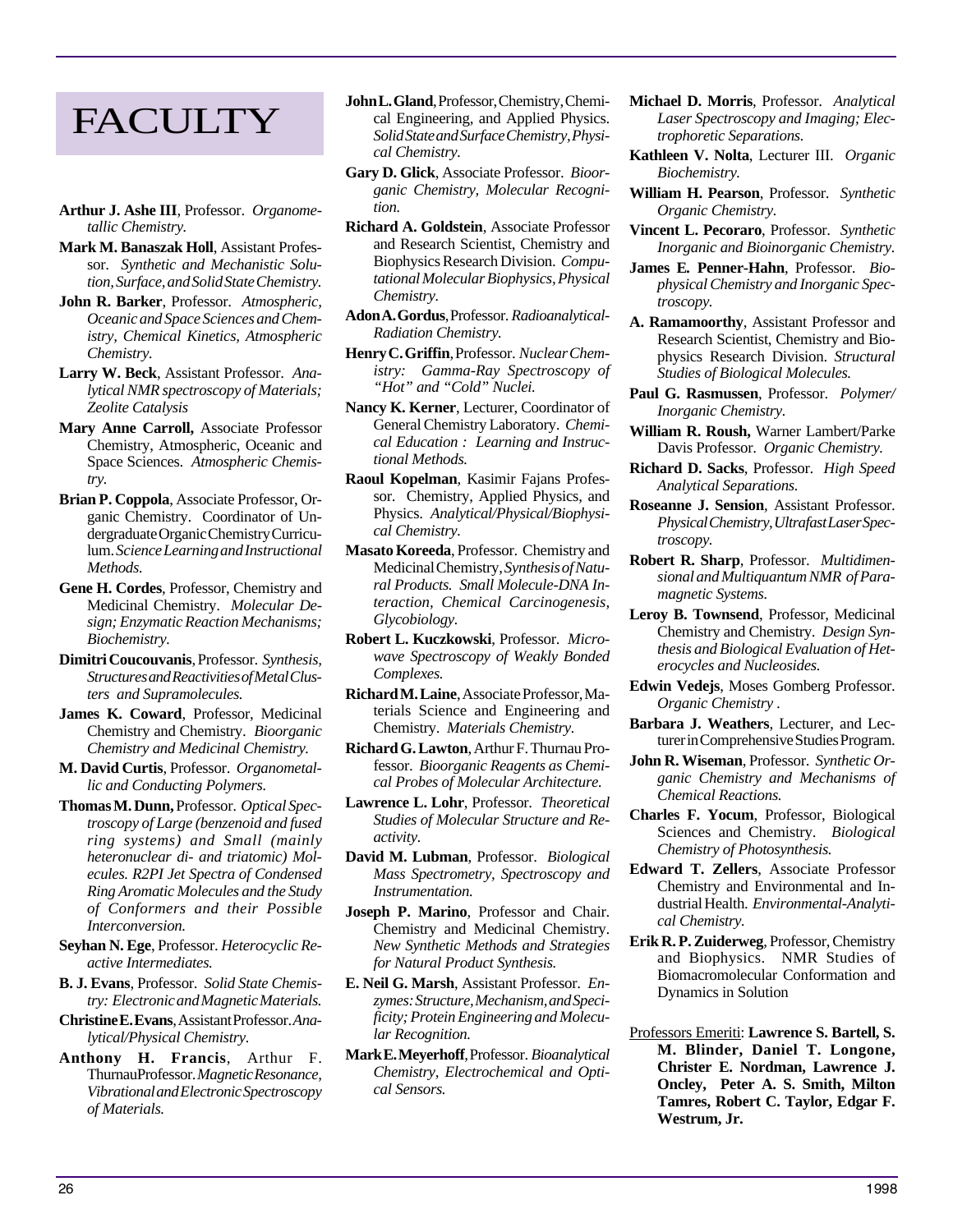**Alumni-Alumnae Reply Form** Please complete and return this form for our alumni files; include news of your current activities or suggestions for the next *Newsletter*:

| This is a New Address                                                                                                       |                                                                              |                                      |  |  |
|-----------------------------------------------------------------------------------------------------------------------------|------------------------------------------------------------------------------|--------------------------------------|--|--|
| I do NOT wish to have this information in the Newsletter.                                                                   |                                                                              |                                      |  |  |
|                                                                                                                             |                                                                              |                                      |  |  |
| Corrections to address and updates can be sent to: Prof. Robert C. Taylor, University of Michigan, Department of Chemistry, | 930 N. University Ave., Ann Arbor, MI 48109-1055; E-mail: rcprtylr@umich.edu |                                      |  |  |
| World Wide Web Address: http://www.umich.edu/~michchem E-mail: chem.alum@umich.edu                                          |                                                                              |                                      |  |  |
| University of Michigan<br><b>DEPARTMENT OF</b>                                                                              |                                                                              | <b>Themistry</b><br>Alumni Gift Fund |  |  |
| • Enclosed is my check (payable to the University of Michigan) in the amount of \$                                          |                                                                              |                                      |  |  |
| I would like my gift directed toward                                                                                        |                                                                              |                                      |  |  |
| My employer (or my spouse's) will match my gift(s). The form is enclosed.                                                   |                                                                              |                                      |  |  |
| I would like information on making a bequest to the Department.                                                             |                                                                              |                                      |  |  |
| I would like information on establishing an endowment within the Department of Chemistry.                                   |                                                                              |                                      |  |  |
| Visa<br>Charge my gift to:<br><b>Account Number</b>                                                                         | Master Charge (for gifts of \$25 or more)                                    | Exp. Date                            |  |  |